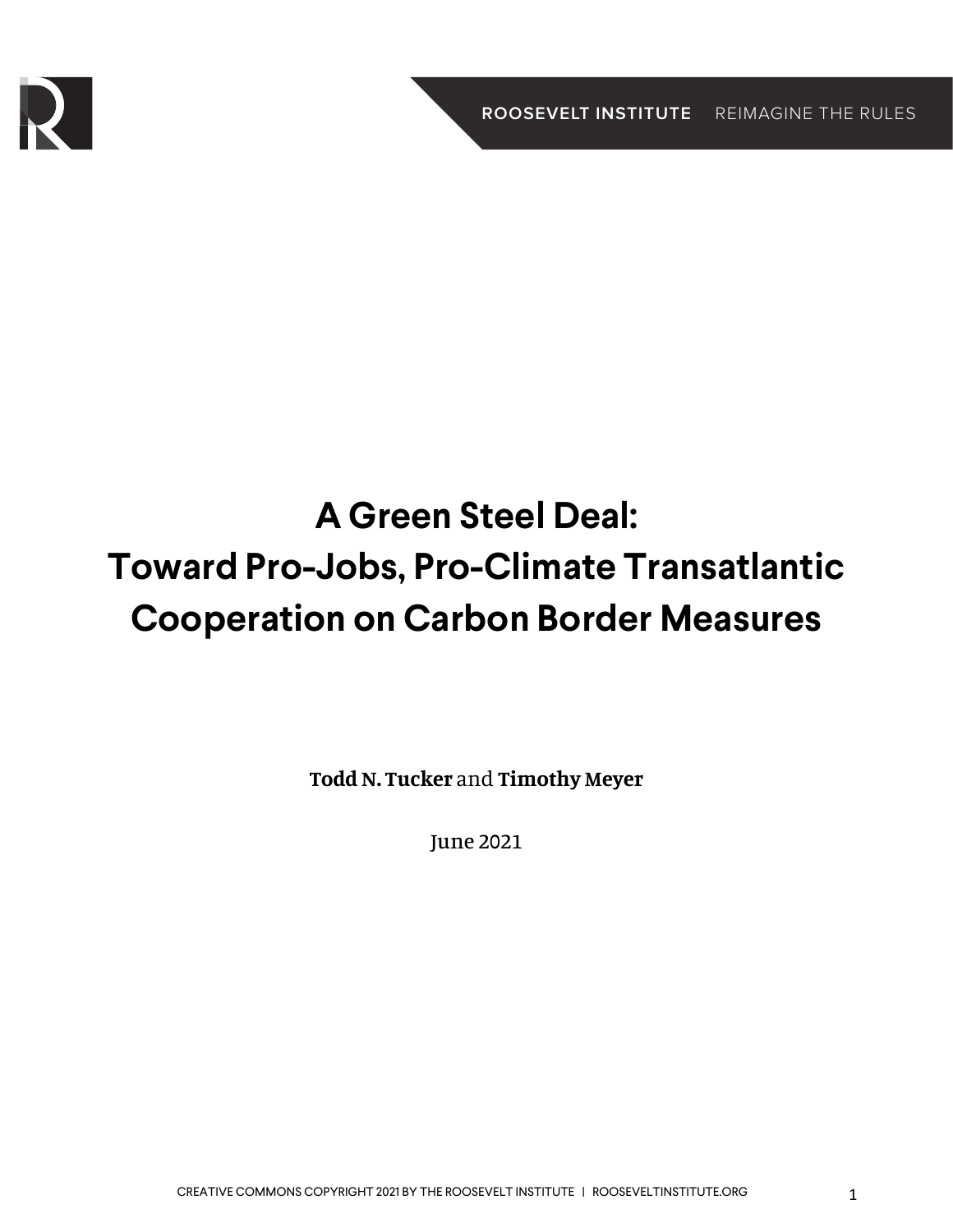#### **About the Authors**

Todd N. Tucker is a political scientist and director of governance studies at the Roosevelt Institute, where he helps lead research on global governance, democracy, and the administrative state. A recognized expert on trade and political economy, Dr. Tucker has testified before legislatures and expert committees around the world. His writing has been featured in *Politico*, *Time Magazine*, *Democracy Journal*, the *Financial Times*, the *Washington Post*, and elsewhere. He is author of *Judge Knot: Politics and Development in International Investment Law* (Anthem Press, 2018), along with other academic research published by Cambridge University Press, Oxford University Press, and other publishers.

Timothy Meyer is professor of law and the director of international legal studies at Vanderbilt Law School. A former lawyer for the US State Department, he is an expert in public international law, with an emphasis on international trade and environmental law. His research examines how international economic agreements relate and respond to concerns about economic opportunity and inequality, as well as how trade law can facilitate the integration of trade and climate policy. Professor Meyer has testified before the US Senate Committees on Foreign Relations and the Judiciary and has served both as counsel and as an expert in cases raising international law issues in US courts. He serves on the board of editors of the *American Journal of International Law*.

#### **Acknowledgments**

We thank Bracken Hendricks, Suzanne Kahn, and Mark Paul for helpful comments on an earlier version of this working paper. We also thank Kristina Karlsson, Matt Hughes, and Tayra Lucero for editorial and production assistance.

#### **ABOUT** THE ROOSEVELT INSTITUTE

The Roosevelt Institute is a think tank, a student network, and the nonprofit partner to the Franklin D. Roosevelt Presidential Library and Museum that, together, are learning from the past and working to redefine the future of the American economy. Focusing on corporate and public power, labor and wages, and the economics of race and gender inequality, the Roosevelt Institute unifies experts, invests in young leaders, and advances progressive policies that bring the legacy of Franklin and Eleanor into the 21<sup>st</sup> century.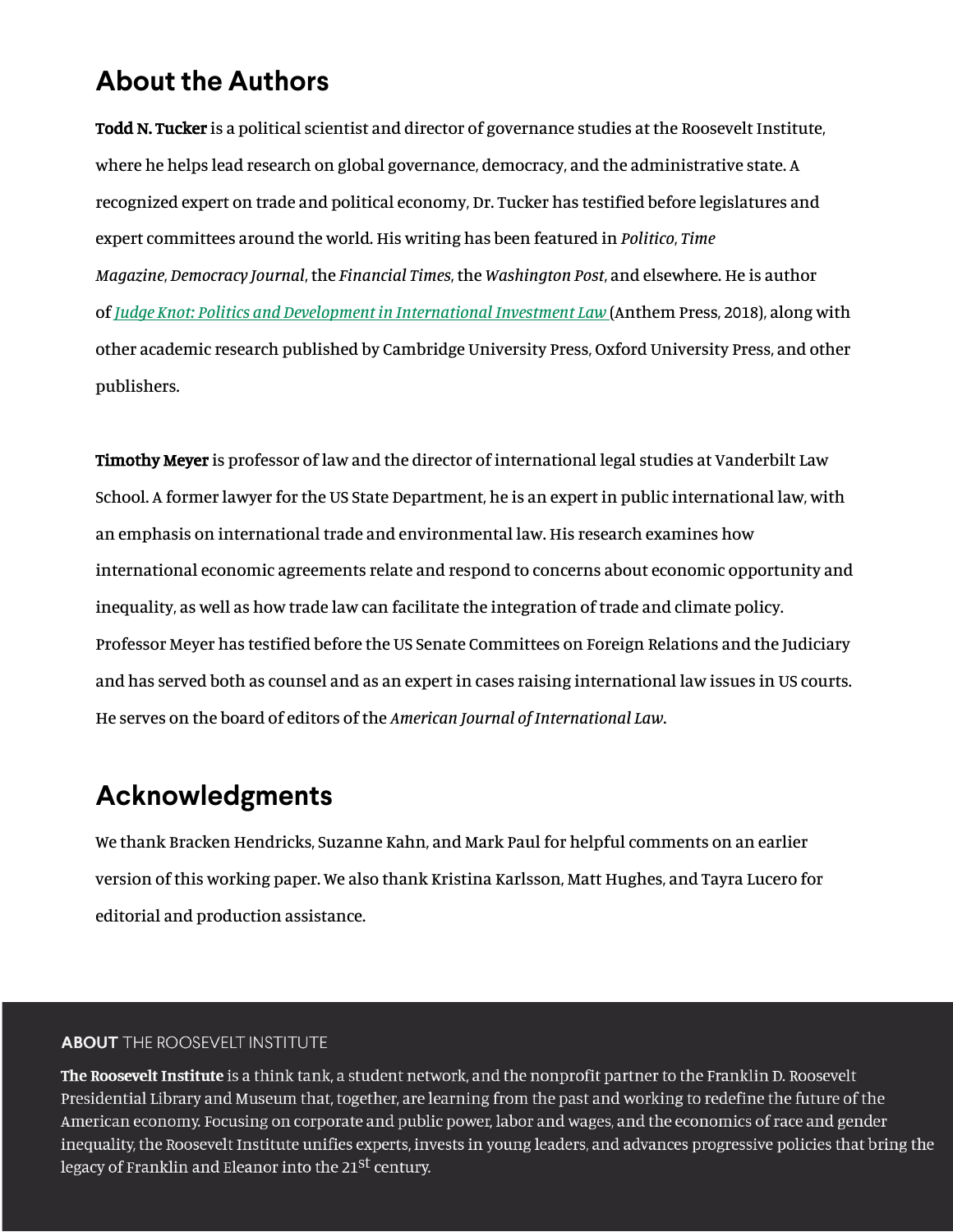#### **EXECUTIVE SUMMARY**

The climate crisis is the most important long-term challenge facing policymakers around the world. Addressing it will require deep economic transformations within and across national borders, and a mix of ambition and pragmatism about what nations' individual political and legal constraints will permit. So far, existing approaches have failed to produce the necessary levels of emissions reduction. President Biden's election, however, offers a chance for a new beginning.

This working paper reviews the intersection of climate and trade policy, and in particular the divergent paths that conversations on decarbonization are taking in the US and European Union (EU). While the EU has made carbon pricing central to its decarbonization policy, the Biden administration has promised a new approach that deploys regulatory tools (standards) and industrial policy (investments). Both the US and the EU recognize the need to support their domestic decarbonization policies with a trade policy that prevents carbon leakage and reduces the embedded carbon consumed domestically via international trade. But the divergence in domestic approaches could put the two trading partners on an unnecessary collision course where trade is concerned.

We argue that the US, the EU, and like-minded countries should harvest an early win in the fight against the climate crisis by imposing a common external tariff on carbon-intensive steel imports, while—as the Paris Agreement contemplates—allowing each other flexibility to pursue a range of decarbonization strategies domestically. Over time, this sectoral strategy—common external trade barriers on carbon-intensive imports combined with flexibility to choose among a range of domestic decarbonization measures—can and should be expanded to other industries.

The steel industry is the ideal sector in which to begin transatlantic cooperation on trade and climate. It is one of the largest emitters of carbon in the manufacturing sector, is on track to consume 50 percent of available carbon budgets by 2050, is highly exposed to trade, and is already subject to extensive policy controls over which the US and EU are in negotiations. These elements make it an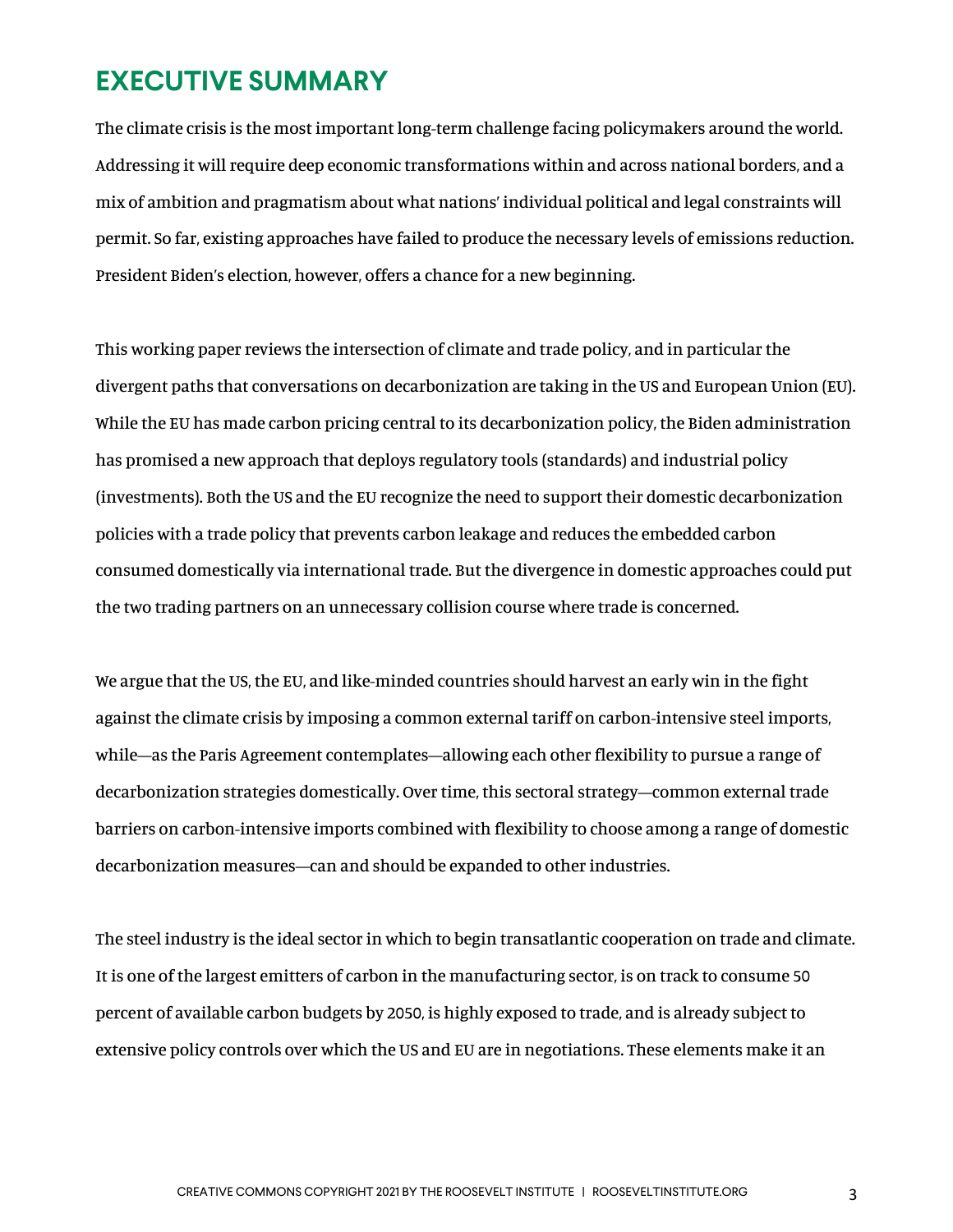excellent candidate for an early demonstration both of how climate cooperation could be achieved later in other tradable industries and how trade policy can advance climate objectives.

Our primary point of entry into this conversation is through governance and trade law questions, including at the World Trade Organization (WTO). Our analysis foregrounds legal and political constraints. In so doing, our hope is to offer a structure that sets activists, policymakers, economists, engineers, and others up for demonstrable success. And by converting a climate-blocking industry into a climate-supporting industry, the proposal alters climate politics and makes future climatesupporting action more likely.

#### **INTRODUCTION**

Integrating trade and climate strategy is vitally important. An estimated 27 percent of carbon emissions are embedded in trade flows (Yamano and Guilhoto 2020). While US production and exports are (relatively) carbon-efficient, this obscures Americans' total carbon footprint, since the US consumes extremely carbon-intensive imports from places like China. This merely shifts the location where pollution is occurring, rather than reducing it overall. Indeed, a recent meta-analysis of academic research found that while only 23 percent of global economic output is traded, the portion that is traded accounts for up to 70 percent of the total environmental or social impact (Wiedmann and Lenzen 2018).<sup>1</sup> Thus, making progress on global decarbonization requires a global effort, and international trading rules and arrangements can play a powerful role in facilitating this.

The Biden administration came into office pledging renewed climate ambition and an improvement in transatlantic relations, after four years in which both suffered under the go-it-alone approach of the Trump administration. Domestically, President Biden promised to put climate at the center of his administration's policies. Internationally, in May 2020 candidate Joe Biden pledged to impose some

<sup>1</sup> This number varies by industry or activity. While a range of 10 to 30 percent of the emissions in global surface and rainwater use is embodied in international trade, the comparable estimate for global metal ore extraction is a range of 62 to 64 percent, and a high of 70 percent for global coal exploitation.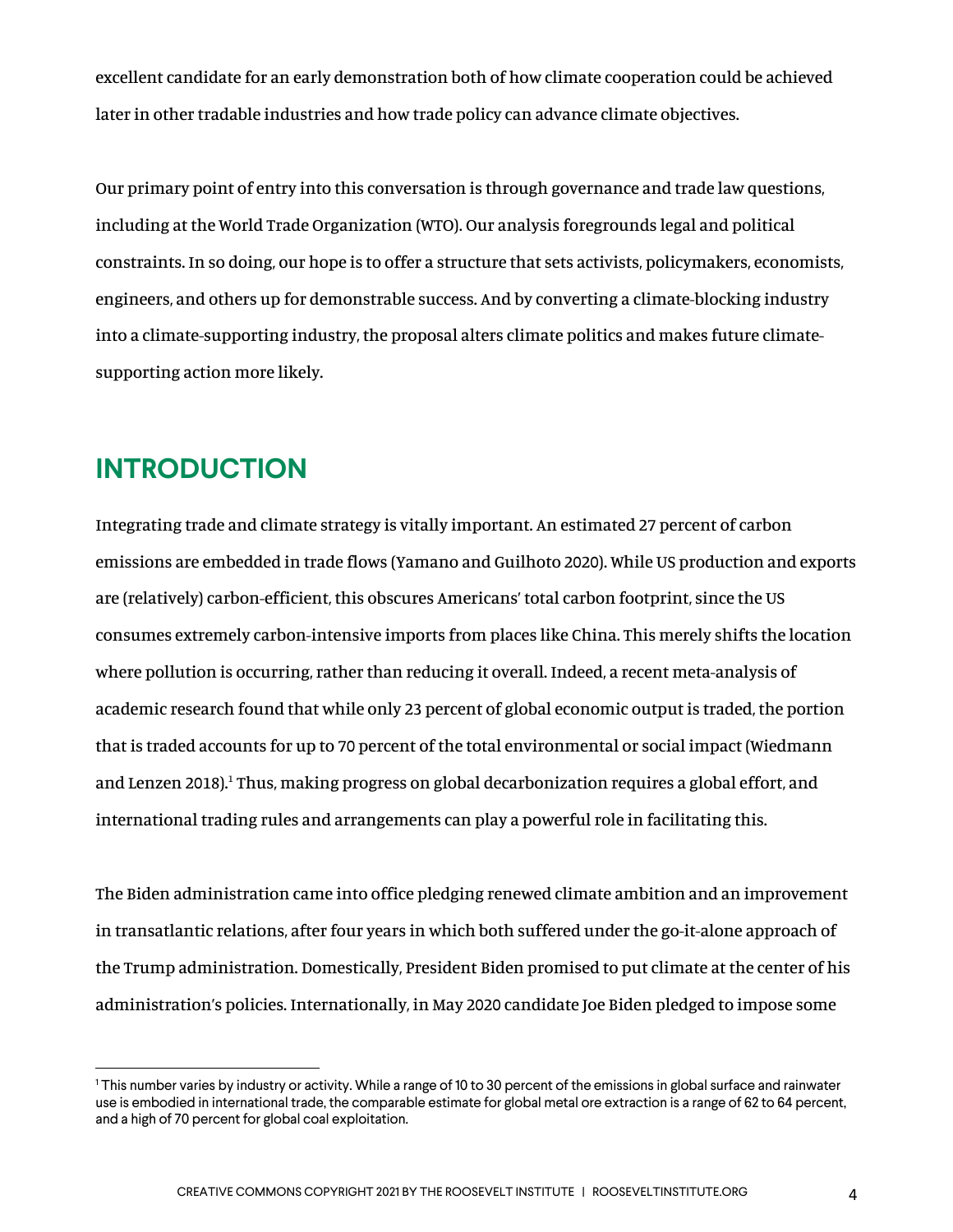sort of carbon border adjustment,<sup>2</sup> and the Biden administration's Office of the US Trade Representative (USTR) floated the same idea in the administration's early days (USTR 2021). The EU, for its part, has long been a climate leader. Its Emissions Trading Scheme (ETS) was one of the early largescale efforts to push industry to decarbonize. Its Green Deal seeks to expand those decarbonization efforts through a mix of new policies that address issues like clean energy, sustainable production standards, and biodiversity. Part of the Green Deal envisions a carbon border adjustment mechanism (CBAM), which would levy a charge of some kind (yet to be determined) on carbon-intensive imports. Despite these common policy objectives, however, the reset with Europe got off to a rocky start earlier this year when US climate envoy John Kerry frostily greeted an EU proposal for a new joint transatlantic initiative. At a summit in Brussels, the EU pressed the United States to adopt carbon pricing and related climate standards similar or "identical" to those the EU is developing, and to accept the EU's CBAM. In response, Kerry suggested that the United States was likely to go its own direction on a range of climate policies (Hook 2021).

The EU also insists that any CBAM comply with WTO rules (European Parliament 2020), with many Europeans arguing that only their approach will do so (French General Directorate of the Treasury 2021). This insistence poses an obstacle to international cooperation on carbon border measures. As we explain below, strict WTO compliance would likely require countries harmonizing their carbon border measures to also adopt a greater degree of convergence in domestic climate policies. Given

<sup>&</sup>lt;sup>2</sup> In pledges to the United Steelworkers, Biden wrote: "I will rejoin the Paris Agreement, but simply rejoining is not enough. I will use every tool of American foreign policy to push the rest of the world to raise their ambitions alongside the United States. I will make sure their commitments are transparent and enforceable, and stop countries from cheating by using America's economic leverage and power of example. I will fully integrate climate change into our foreign policy and national security strategies. And I will not allow other nations, including China, to game the system by becoming destination economies for polluters, undermining our climate efforts and exploiting American workers and businesses. As the US takes steps to make domestic polluters bear the full cost of their carbon pollution**, the Biden administration will impose carbon adjustment fees or quotas on carbon-intensive goods from countries that are failing to meet their climate and environmental obligations**. I will work with other countries in the Americas to set new common standards for the greening of manufacturing, mining, and tourism. I will also condition future trade agreements on partners' commitments to meet their enhanced Paris climate targets. All of this together will ensure that American workers and their employers are not at a competitive disadvantage and simultaneously encourage other nations to raise their climate ambition. And, on day one of my administration, I will require public companies disclose climate risks and the greenhouse gas emissions in their operations and supply chains" (emphasis added) (Biden 2020).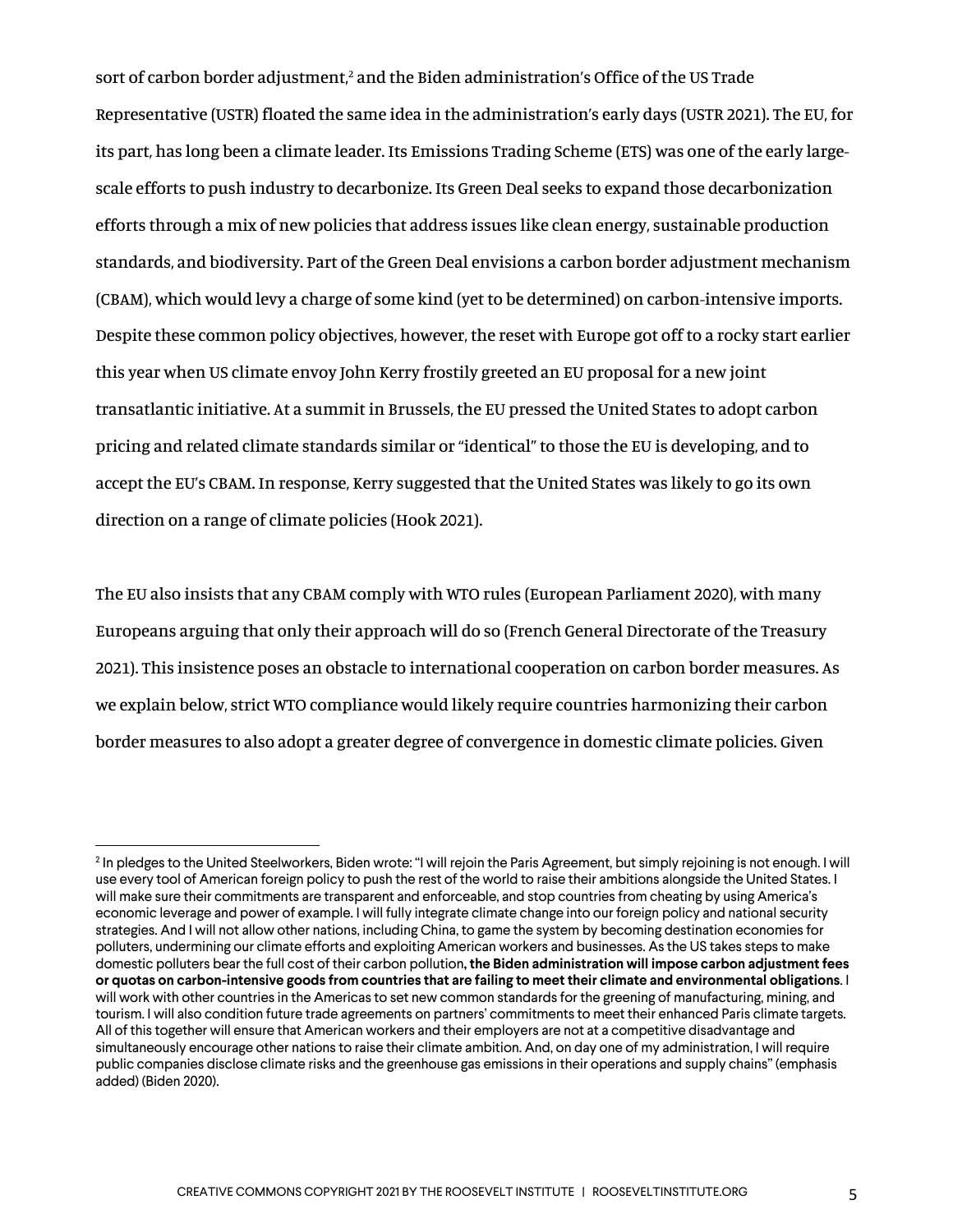bipartisan skepticism about the WTO in the US and a bipartisan preference to craft nationally appropriate solutions, this approach risks being counterproductive.

But while transatlantic collaboration on trade and climate is necessary, a strategy that aims for convergence on domestic decarbonization policies is neither politically nor legally feasible. Rather, as we argue in this working paper, the path forward is a gradual one that allows countries flexibility in how they pursue ambitious climate policies domestically, while adopting a common approach to trade in carbon-intensive products. Specifically, our proposal begins with industry-specific sectoral deals among the US, EU, and like-minded countries that impose tariffs on and eventually ban carbonintensive production and trade; foster agreement, industry by industry, on how to measure carbon intensity; share best practices and new technologies (as these develop); plow tariff revenue into demonstration projects; and use carrots and sticks to get third countries to adopt similar measures.<sup>3</sup> In the sections that follow, we explore the divergent approaches taken by the US and EU to address climate change and how those paths influence their respective climate and trade strategies.

Throughout, we explain why the EU's CBAM approach is technically and politically unworkable as the basis for transatlantic cooperation; why a steel-focused tariff and strategy is a superior starting place; and what legal, political, and economic considerations should inform the design of what we call the Green Steel Deal.

<sup>&</sup>lt;sup>3</sup> In fact, the latest EU statements suggest some openness to a sectoral strategy (though paired with a continued insistence on domestic carbon pricing) (Hollinger et al. 2021).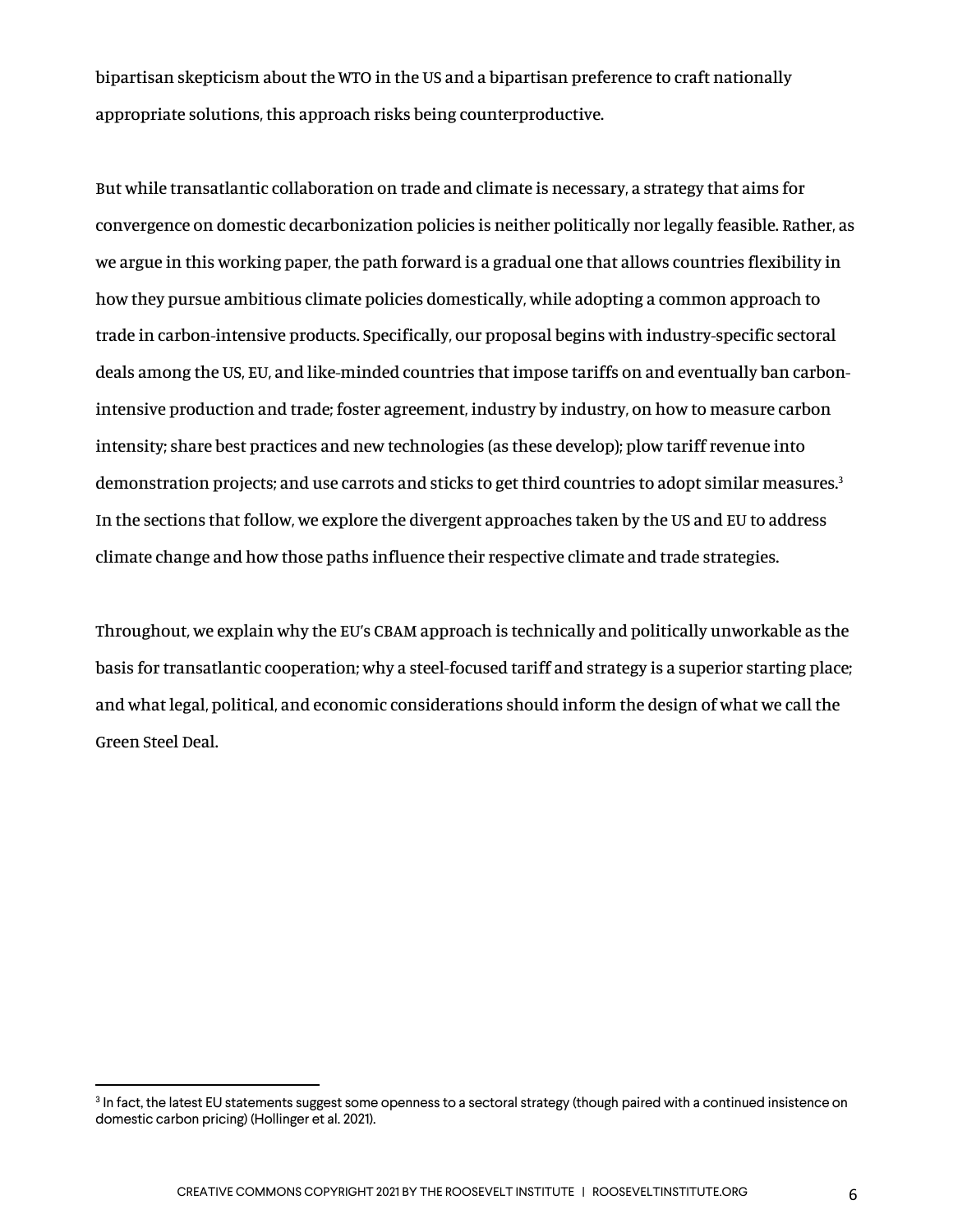#### **DIVERGENT DOMESTIC CLIMATE APPROACHES IN THE EU AND US**

To understand why the American and European approaches to decarbonization are at odds, it's important to understand the origin story of each. We aim to be somewhat provocative in our assessment of the EU's strategy—both at home and as it relates to trade. This is not because we think the strategy misguided as a matter of principle. Rather, we take this critical approach because the EU's discourse reflects dominant and well-represented perspectives that—as a matter of practical implementation—are not responsive to the political and legal realities facing the Biden administration, and are thus unlikely to form the basis for transatlantic cooperation.

Established in 2005, the EU's ETS represents a market-oriented approach to climate change. The logic for the scheme is the following: Private firms know better than government the most efficient technologies for reducing carbon emissions in their factories. Thus, if government caps the total amount of carbon emissions, and gives those firms a fixed number of emissions permits, then the firms can trade those permits amongst themselves and figure out the profit-maximizing way to go green. Voila: The market sets a price on carbon.

An ETS is similar in some ways to a carbon tax—which has been the preferred policy tool of many economists from the 1970s to the present (Markusen 1975; Hook 2019). Both carbon taxes and emission trading schemes are forms of carbon pricing. The difference is that government sets the price directly with a tax (although for political reasons such schemes are sometimes not referred to as "taxes"), and the market then chooses the quantity of emissions; with an ETS, the government sets the quantity of emissions, and the market then establishes the price. Many environmental economists prefer emissions cap-based pricing, since that targets the ultimate variable of most importance to addressing the climate crisis.

In theory, carbon pricing schemes could be effective ways to decarbonize an economy. At a minimum, they raise revenue for other climate policies. At their best, they could establish an ambitious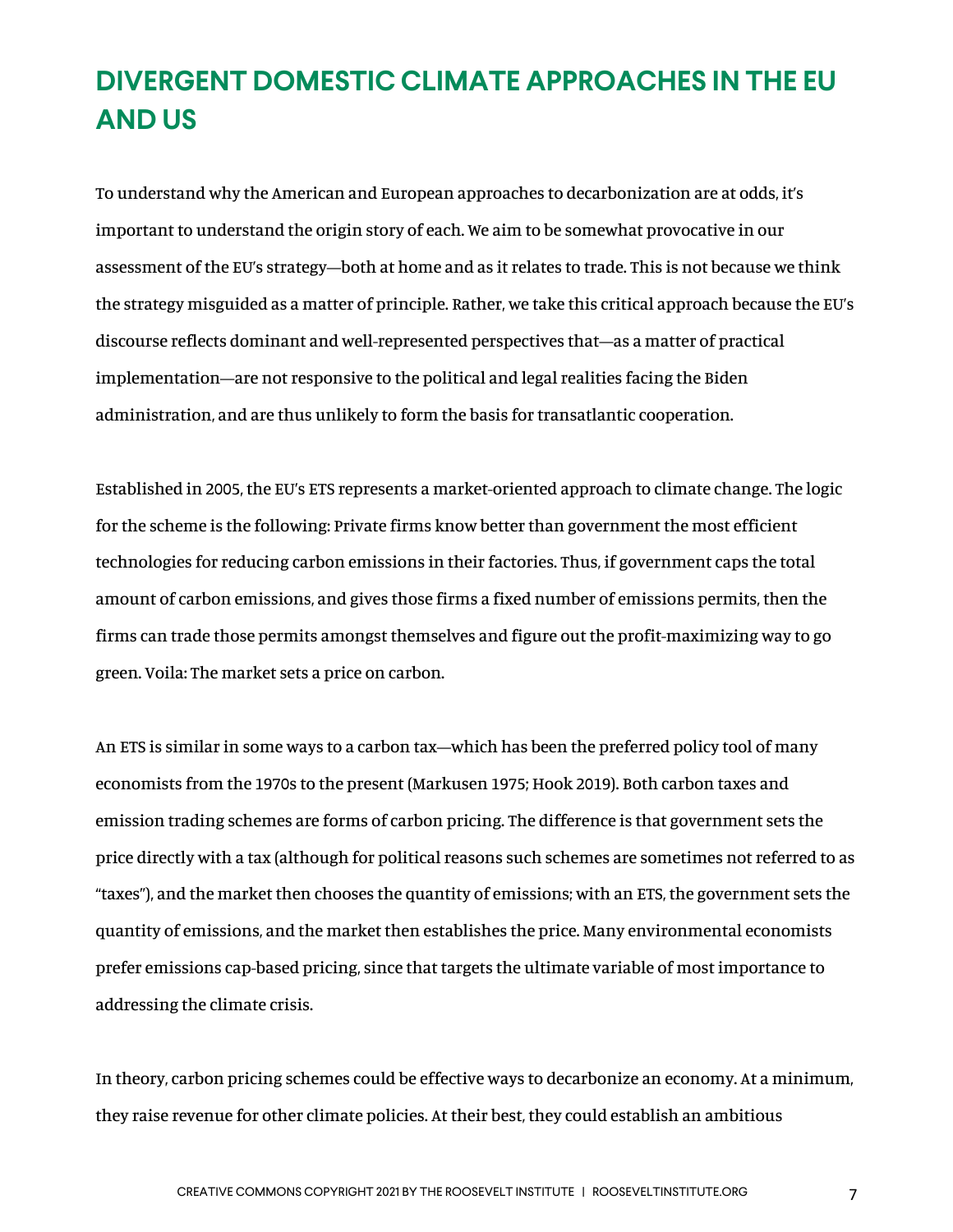economy-wide price of carbon that forces industry to internalize the costs of pollution. Indeed, some scholars have proposed exciting versions of carbon pricing and revenue sharing with citizens that even appear to poll well among voters (Boyce and Paul 2021).

The practice is very different. Carbon pricing schemes are not made in a lab. They are the product of political contestation within domestic legal systems that impose constraints on the range of feasible policy choices. Indeed, the choice between different carbon pricing mechanisms—and decarbonization policies more generally—is influenced by a country's individual legal and political constraints. The main reason that the EU did not impose a domestic carbon tax directly in the early 2000s is that under the bloc's rules, such a measure would require every EU member to assent. The ETS, on the other hand, is "merely" an environmental regulation and only requires majority support. Similarly, the Supreme Court of Canada recently upheld that nation's federal law establishing a baseline price of carbon. The court reasoned that the measure is a "regulatory charge," related to broader environmental regulations that fall within federal jurisdiction, as opposed to a carbon tax, which would not have been within the federal government's power.

As a result of these real-world constraints, carbon pricing schemes in practice are weakened such that that they have not worked to meaningfully reduce emissions. In a meta-analysis of the 37 studies that examined the impact of carbon pricing schemes on emissions, political scientist Jessica Green found that studies of carbon pricing only show a reduction of between 0 and 2 percent per year. The EU ETS in particular reduced emissions by less than 1.5 percent per year, even though the Intergovernmental Panel on Climate Change (IPCC) warns that we need to reduce emissions by 45 percent below 2010 levels in the next decade in order to limit warming to the 1.5 degrees Celsius (2.7 degrees Fahrenheit) set as a goal by the Paris Agreement (Green 2021). Regulatory instruments that did not use price as the main incentive to decarbonize performed substantially better, by contrast.4

<sup>4</sup> See also Egenhofer et al. 2011; Wara 2014; Martin and Saikawa 2017; Cullenward and Victor 2020; Mildenberger 2020.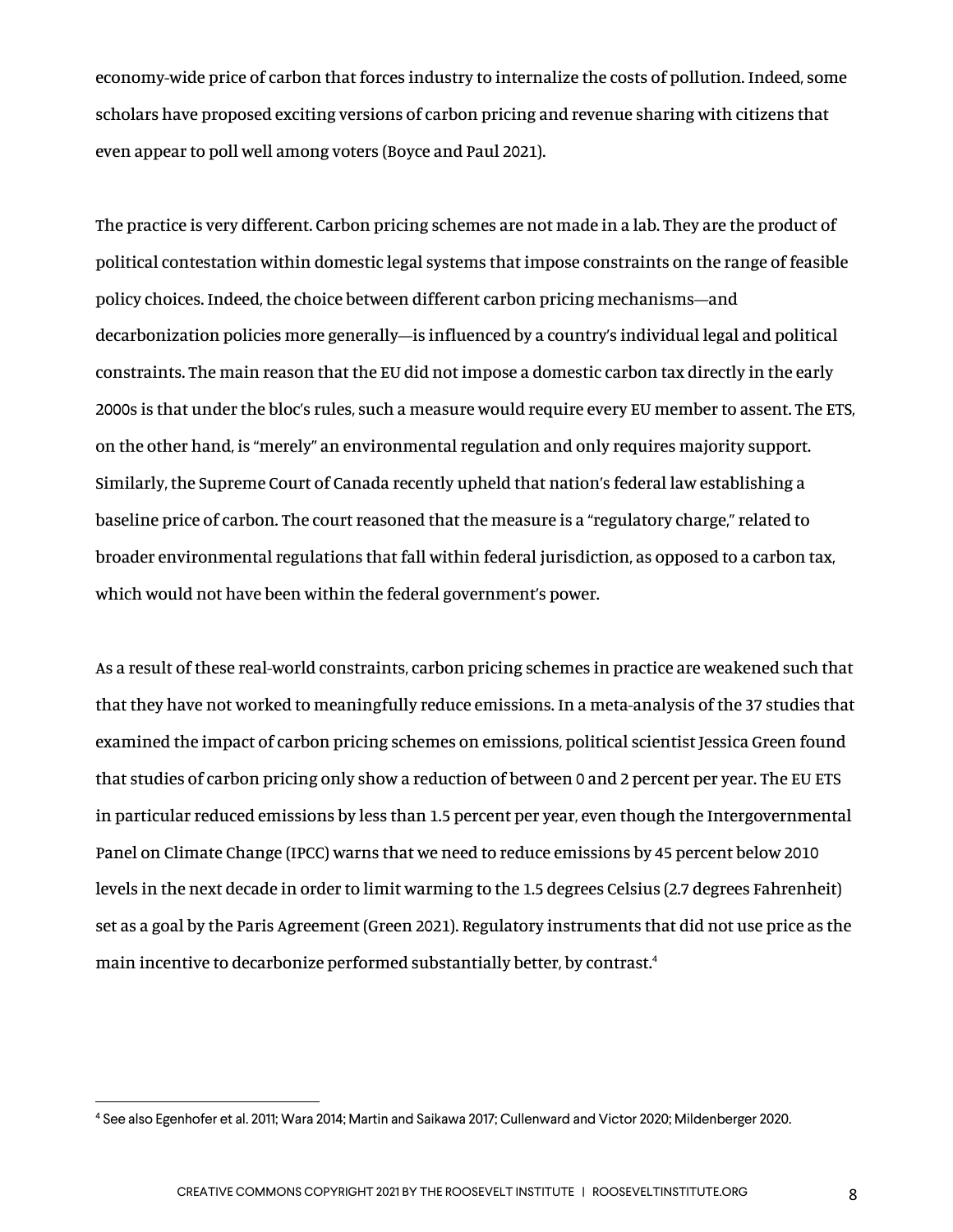Although carbon pricing, ideally designed, could reduce carbon emissions, political economy obstacles—and the fact that it is not voters themselves making or vetoing legislation—make ineffective versions of carbon pricing more likely. A growing body of social science and reporting indicates some of the reasons why. Carbon-free or low-carbon production methods are often in their early stages of development, have not been commercialized, and/or are very expensive—all obstacles to industry adoption. Where ETSs are concerned, politically connected firms lobby for free allowances or ineffective and hard-to-monitor carbon offset projects in faraway locales, undercutting climate efforts. ETS-derived carbon prices in the EU and at the US state level have been too low (a global average of \$2 per ton of CO<sup>2</sup>) and too volatile to make much of a difference, while prices that could make a difference (\$100 to \$400 per ton of CO<sup>2</sup>) would be so high as to be politically unfeasible. Where prices have gone up, populations damaged by decades of rising inequality resist price increases, as shown by the 2018 French "yellow vest" protests and Australia's 2014 repeal—following an election in which the victorious candidate for prime minister campaigned on a promise to "ax the tax"—of a carbon pricing scheme introduced only three years earlier (Baird 2014). This means that in practice, meaningful carbon prices only emerge in sectors where consumers won't notice and where industry buys into the scheme. The last US federal attempt to launch an ETS-like scheme died in 2010 when the Senate refused to bring the Waxman-Markey bill up for a vote, even after lawmakers had watered down the scheme at industry's behest (Cullenward and Victor 2020; Jenkins, Stokes, and Wagner 2020; Aronoff 2021; Mildenberger 2020).

Enter Joe Biden. His Build Back Better agenda does not use taxes or an ETS but instead contemplates industry-specific maximum emissions standards, industry-specific industrial policies<sup>5</sup> to promote adoption of best-in-class decarbonization technology, and (potentially) support for "demonstration projects" that can show these technologies are viable. This emerging US "non-market" approach can be attributed to scholars and policymakers studying the shortcoming of the EU's lived experience on carbon pricing, as well as studying Europe's successes elsewhere in the field of industrial policy in the

<sup>5</sup> We define industrial policies as any policy that is not industry-neutral, and which thus influences the allocation of labor and capital *among* the over 1,000 industries in the economy—encouraging some activities and discouraging others (Tucker 2019).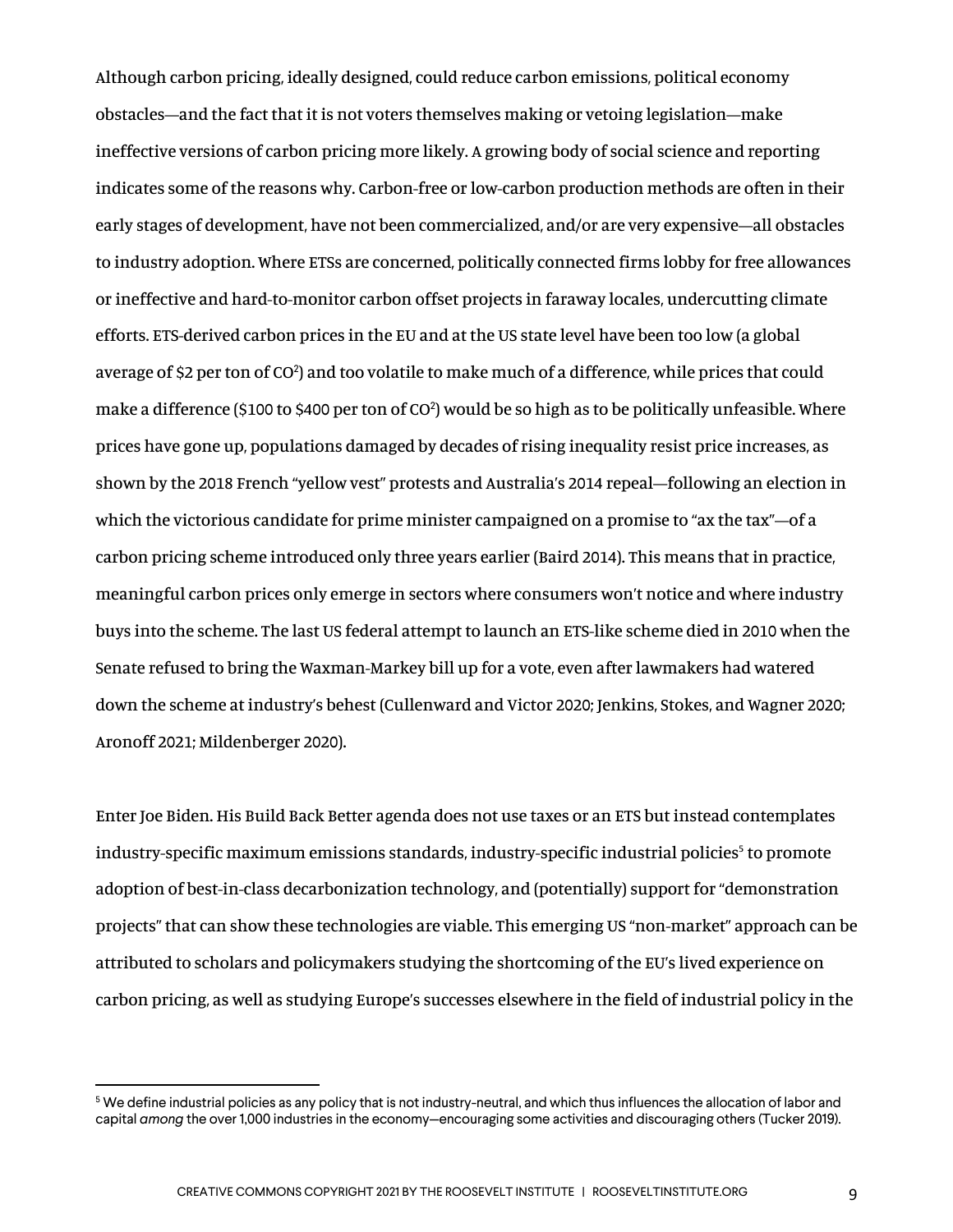wake of the financial crisis and subsequent (partial) moderating of neoliberalism, $6$  the paradigm from which the EU's more market-based approach to fighting the climate crisis emerged.<sup>7</sup> It also reflects a different political, legal, and historical context. A nationwide carbon pricing scheme in the United States—either an ETS or a carbon tax—would require action by a closely divided Congress. With significantly larger majorities in his first two years in office than President Biden enjoys, President Obama was still not able to pass the Markey-Waxman bill, which would have created a cap-and-trade system. Aggressive climate measures in the United States are thus likely to have to rest, at least in part, on preexisting delegations of authority from Congress to the president. President Obama recognized this in relying on the Clean Air Act to implement the US's Paris Agreement commitments, rather than seeking new legislation from Congress. Thus, while legislation from Congress remains the best route to more durable emissions reductions regimes, an approach that draws heavily on imposing regulatory standards under existing legal authorities is consistent with the political and legal constraints the Biden administration faces in aggressively confronting the climate crisis.

There are also sound practical reasons for this non-tax/ETS approach, in addition to the theoretical ones presented above. First, the US has extensive experience with product standards, including for cars, appliances, toys, and more. Arguably the most significant of these are the Corporate Average Fuel Economy (or CAFE) standards, which impose minimum fuel efficiency requirements on vehicle manufacturers. While the Biden administration has not, thus far, proposed emissions standards for the manufacturing sector generally or steel specifically, it does plan to do so for the electricity sector, which is a principal input to manufacturing and so will reduce overall embedded emissions. The EPA has long tracked carbon emissions from large emitters, so it has expertise it can bring to bear in administration of emissions standards (King et al. 2020).

<sup>&</sup>lt;sup>6</sup> On the moderating of neoliberalism, see Wong (2020).

 $7$  For instance, European public development banks have a combined balance sheet of over 2 trillion euros in 2017; the four largest banks (France, Italy, Germany, Netherlands) have assets equivalent of anywhere from 15 to 25 percent of GDP, with assets growing by an average of 60 percent over the 2007–2017 period. This has given European governments an edge in spurring the development of green technology relative to the more hands-off US approach—a fact that increasingly irritates US policymakers and industry (Mertens, Thiemann, and Volberding 2021; Hart 2021).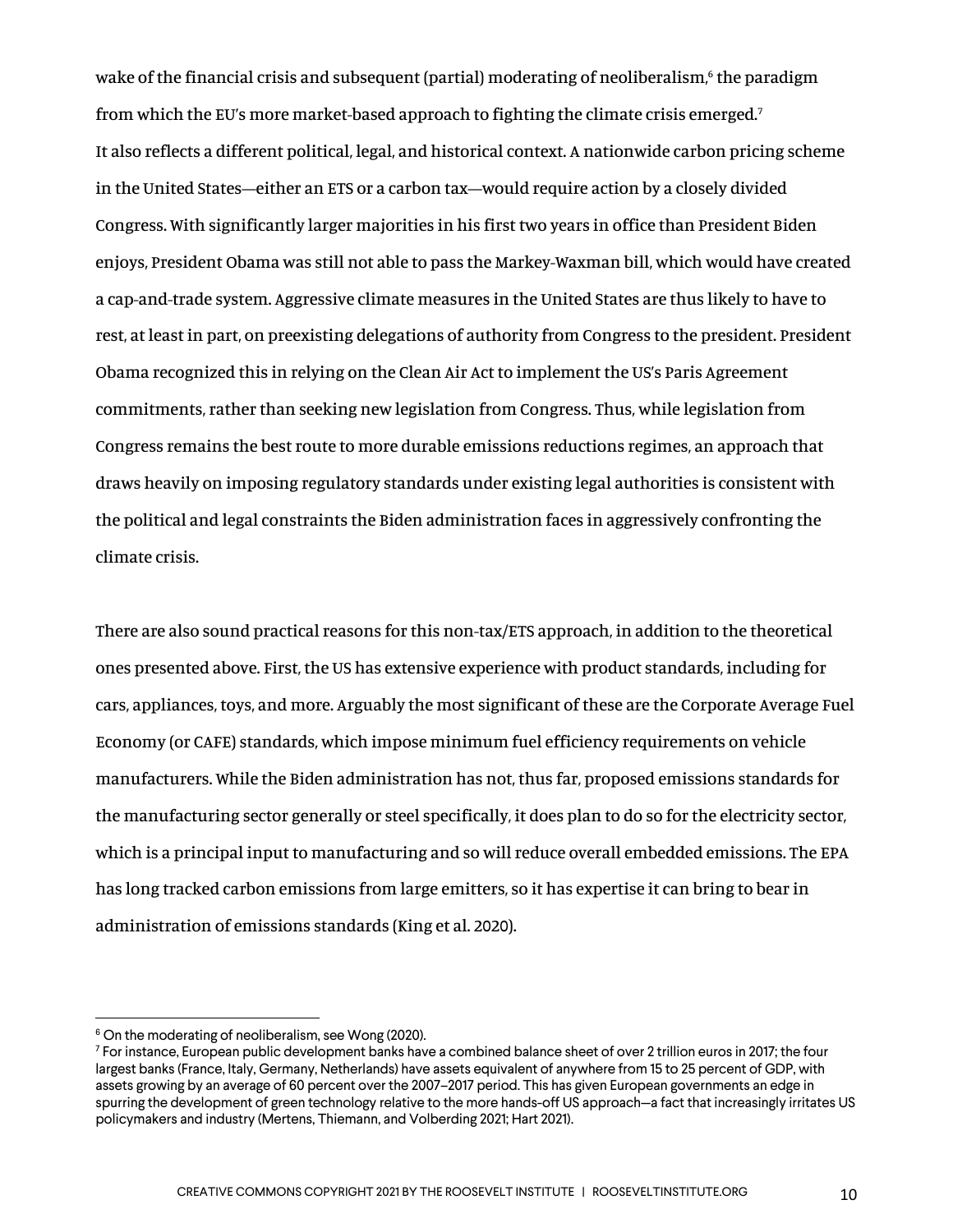Second, subsidies—the key tool of industrial policy—don't raise costs for firms; they lower costs by lowering the price of the technologies and inputs firms need to make their products. This makes decarbonization more politically palatable by removing an objection firms would make to regulations that increase their operating costs. Policymakers have a longer track record for—and economists and engineers are better able to estimate optimal values for—subsidizing activities that have positive externalities, rather than pricing in the novel negative externalities of climate change.<sup>8</sup> Such direct subsidies are more likely to produce decarbonization on the timeline required, relative to the more indirect mechanism of carbon pricing (Jenkins, Stokes, and Wagner 2020; Li et al. 2020). (Note that standards are likely to raise the internalized costs faced in the price to the consumer, while industrial policy subsidies lower them, so the net effect needs to be evaluated on a case-by-case basis.) Relatedly, government procurement can be used to provide financial support for greening the economy. For instance, government-funded infrastructure is a major user of steel, so green procurement standards could generate a ready market that would signal to the steel industry that there will be final demand for its product if it makes the leap toward retrofitting existing facilities or building new ones.

Finally, when technologies are untested and market demand uncertain, demonstration projects (either public or public-private) help establish the baseline operating costs and showcase market demand. Over time, public and private financial entities can more accurately price risk and loans (Peterson 1978; Hart 2021).

These tools of industrial policy show that carbon pricing is not the only option domestically. As Build Back Better exemplifies, governments have a full range of carrots and sticks to get firms within their borders to decarbonize—some that raise costs to firms (like performance standards), and others (like green infrastructure and subsidies) that lower them. The EU's Green Deal also reflects an effort to diversify the tools Europe uses to combat climate change domestically by imposing new regulations,

 $8$  Positive externalities refer to activities in which firms have difficultly capturing all the social gains from said activity, whereas negative externalities refer to instances in which firms do not pay all the social costs. Thus, the former would tend to be undersupplied by the market (say R&D spending), whereas the latter would be oversupplied (say pollution).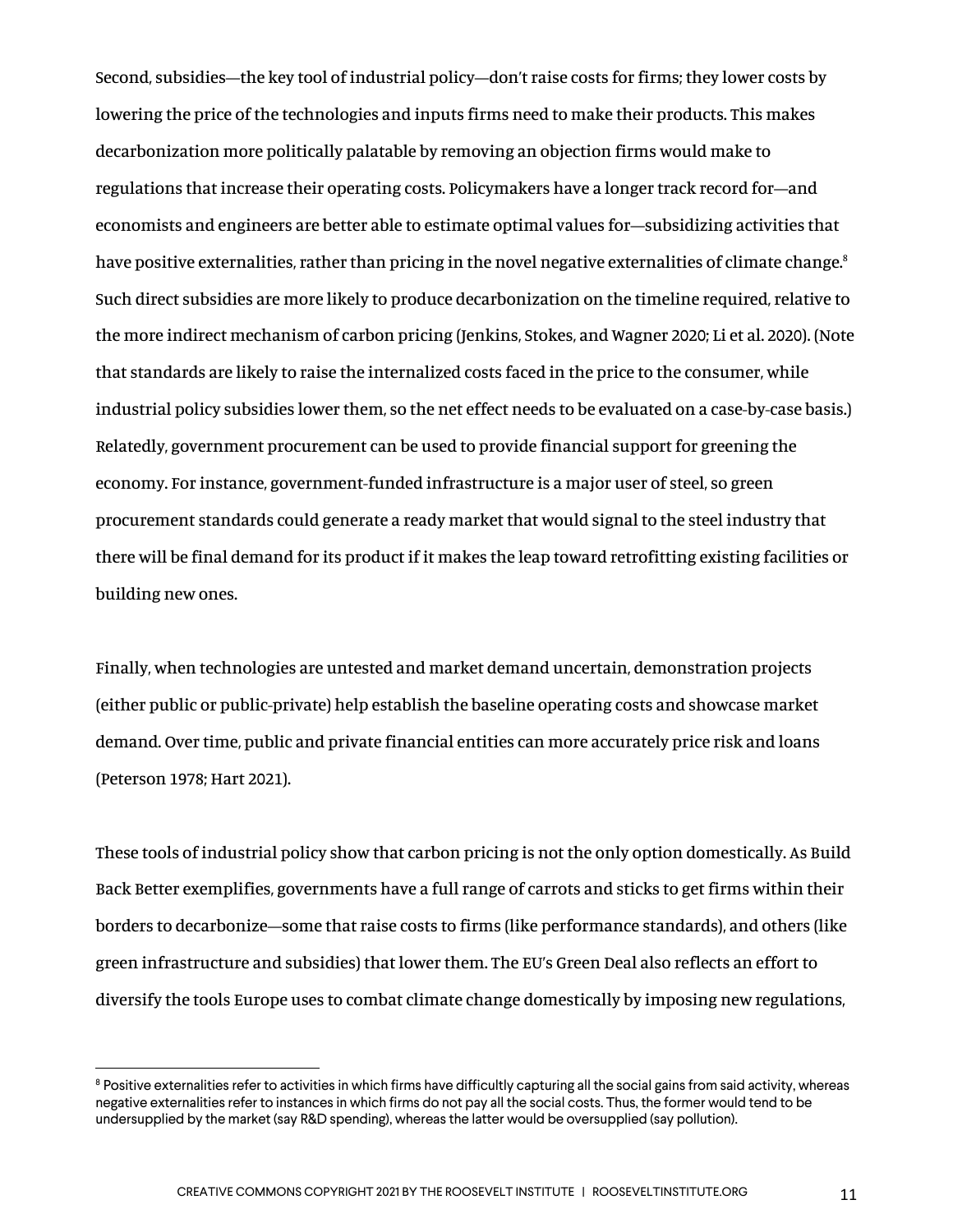such as tough green performance standards. The mix of policy instruments a government turns to will depend on its own legal and political constraints, just as the European, Canadian, and Australian experiences with carbon pricing have been shaped by the neoliberal era's politics and each country's allocation of powers across different levels of government.

#### **THE INTERNATIONAL TRADE PROBLEM**

This divergence in domestic approaches has important implications for how countries approach the nexus of trade and climate. For reasons we explain, in order to be effective and politically viable, strong domestic climate measures require a supportive trade policy. Coordinating that trade policy among countries with ambitious climate standards has significant benefits. First, it allows those countries to reduce or eliminate trade barriers between them. Trade liberalization of this kind both boosts trade in green products, a win for the climate, and builds political support among consumers (including downstream industries) for strong climate measures by linking trade liberalization and climate policy.9 Second, it imposes barriers on high-carbon products. These barriers create an incentive for countries and ultimately producers to adopt greener production standards, while also offering domestic producers a reason to support aggressive domestic climate measures that may raise their own production costs. The catch, though, is that coordinating trade measures without coordinating domestic climate measures likely runs afoul of WTO rules. Because effective action on climate change requires, as a practical matter, accepting a diversity of national approaches, WTO considerations should be secondary in the design of a green trade policy.

The international trade problem is this: Regardless of their form, domestic decarbonization measures that raise costs for producers create the possibility of so-called "carbon leakage." Government

<sup>&</sup>lt;sup>9</sup> In this paper, we do not advocate for passage of the WTO's Environmental Goods Agreement (EGA). This mid-2010s proposal to zero out tariffs suffers from two weaknesses. First, the EGA negotiations include China. Chinese trade practices, most notably the massive level of state support for industry, make further reductions in trade barriers with China unwise and politically infeasible at this time. Further tariff reductions could lead to unmanageable import floods into the US, hindering our ability to develop green infant industries. Second, the carbon border measures we propose in this working paper address a separate issue from the EGA. Carbon border measures aim to ensure that products *produced* in a carbon-intensive manner do not benefit from low trade barriers. The EGA aims to lower trade barriers in products *the use of which* advances environmental objectives. The EGA thus does little to incentivize clean production standards globally.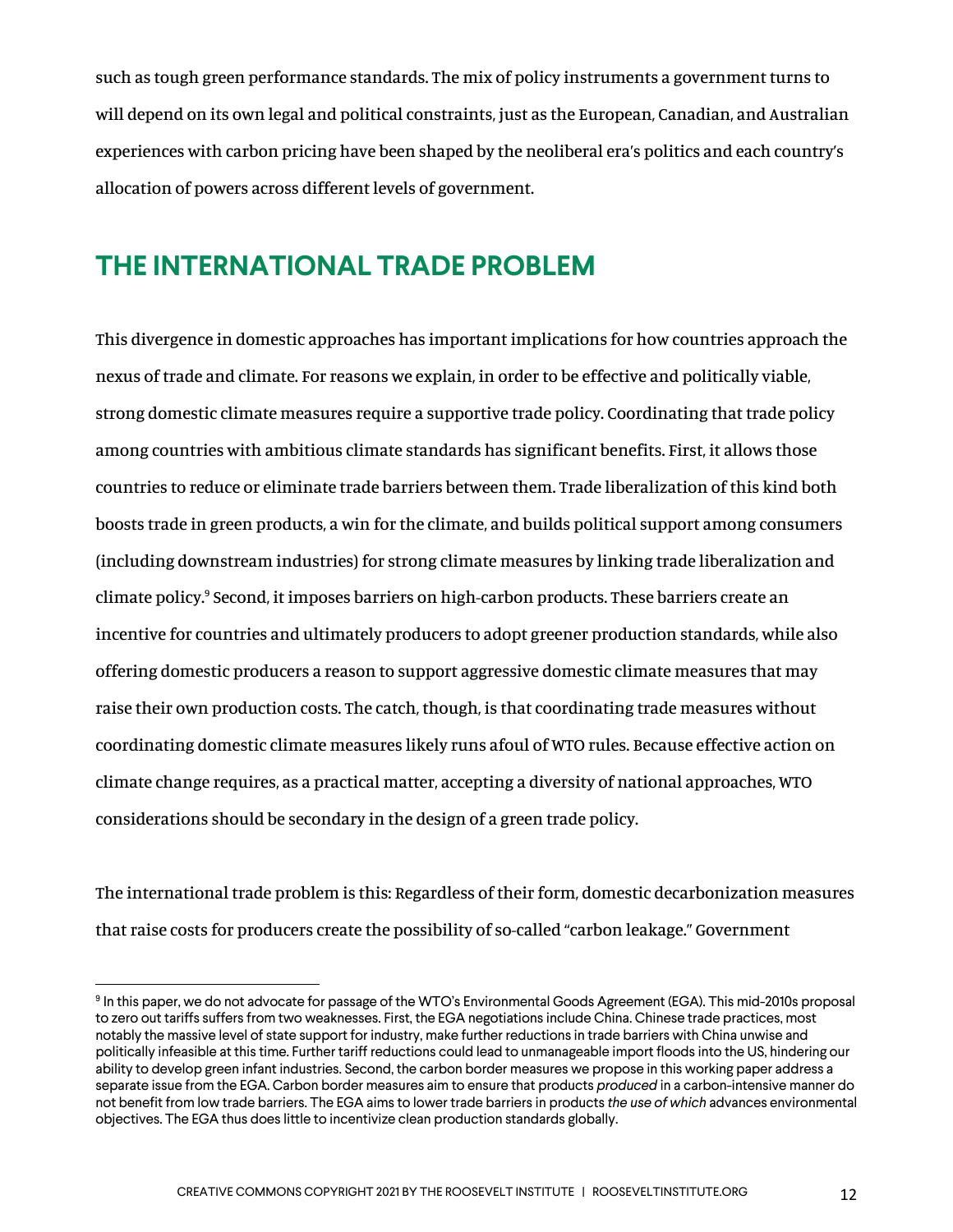measures that increase the cost of carbon for private firms may spur those firms to shift their production operations to countries that do not have meaningful climate regulations. Because developed countries like the US and the EU have reduced their tariffs since the end of World War II to historically low levels, firms can then cheaply import their production back into the US and the EU. The costs of shipping have also steadily fallen with containerization, making offshoring a more viable strategy (Levinson 2016). The result is twofold. First, the impact of aggressive climate measures is blunted because firms are able to evade those standards through offshoring. Second, countries that adopt strict climate measures pay an economic price in terms of competitiveness, lost jobs, and tax revenue due, again, to offshoring.

A CBAM solves this problem by reimposing trade barriers for products that do not meet domestic climate standards or the equivalent. As noted above, both the EU and candidate Joe Biden have proposed carbon border measures as essential to protecting the effectiveness of their domestic climate measures and the integrity of their domestic industrial composition. The European Commission is due to make its initial proposal for a CBAM in June 2021, and the EU Parliament has preemptively endorsed the measure (European Parliament 2020). Presently, in the absence of a CBAM, European regulators have dealt with competitiveness concerns by issuing free emissions allowances to domestic producers. These allow trade-exposed firms to keep emitting carbon without having to pay a price for doing so, so that their foreign competitors are not given as much of a cost advantage. Unfortunately, these allowances also undermine decarbonization efforts and, in the US's view, represent countervailable subsidies (Maeder 2020).

In discussing its plans, the EU has insisted that its CBAM must be and will be consistent with WTO rules. What this means in practice is unclear. The most straightforward way to attempt to achieve WTO compatibility is a nondiscriminatory carbon tax applicable to both imports and domestic products (Hillman 2013). As we have explained, however, such a mechanism is unlikely to achieve the necessary unanimous support among EU members. More likely is that the EU will opt for a carbon tariff that purports to reflect the price of carbon created by the EU ETS. Yet a third option would be to extend the ETS to imports, either directly or through a separate international mechanism (Marcu, Mehling, and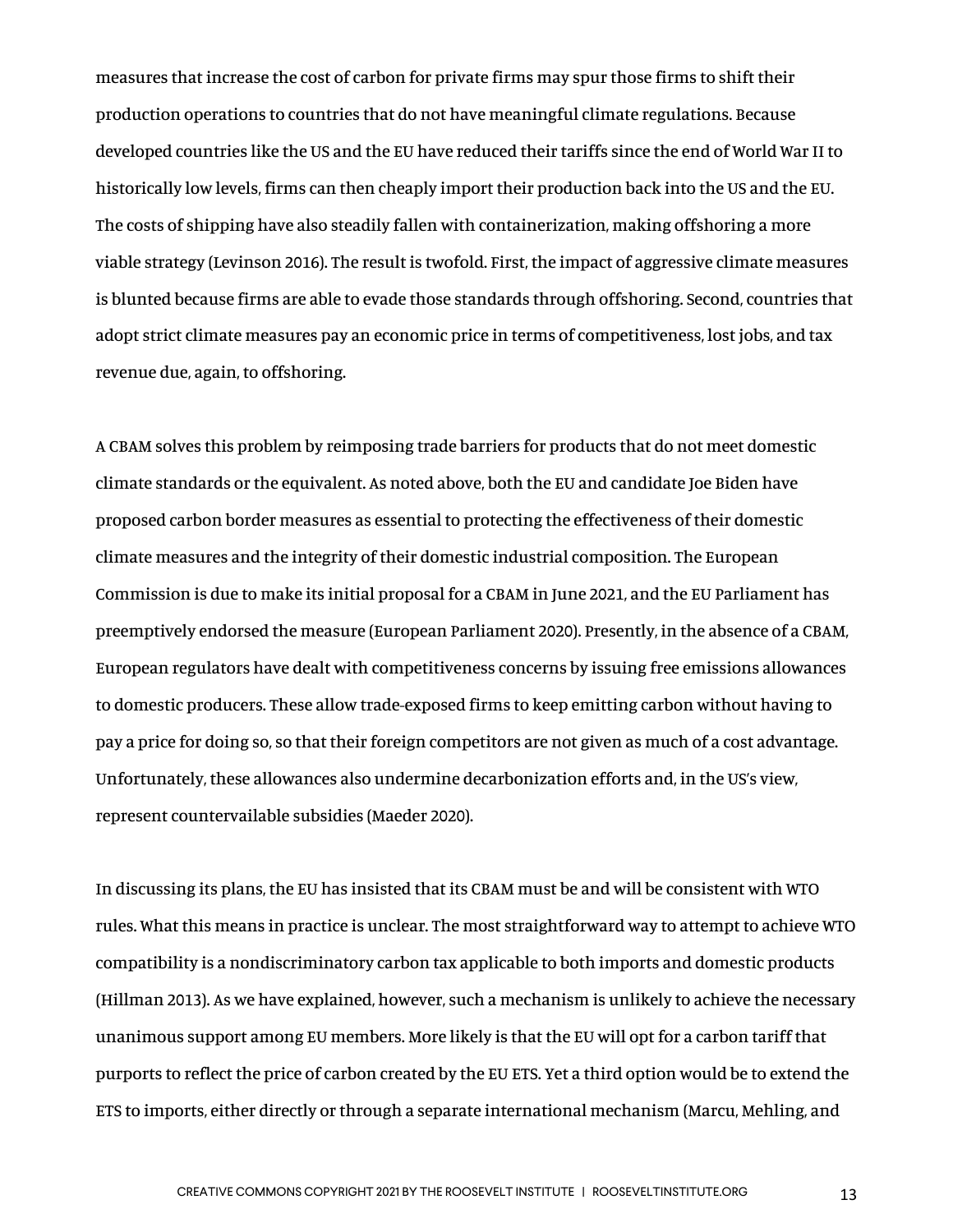Cosbey 2020).10 Whatever option it chooses, the EU is leaning toward initially applying its CBAM only to energy-intensive imports such as steel, aluminum, cement, and chemicals (European Parliament 2021). Some reports have indicated that the measure would apply initially only to the EU's neighbors in Eastern Europe, Turkey, and North Africa (Hodgson 2021).

No matter how it's designed, a CBAM is almost sure to be the target of a WTO complaint by countries subject to the measure. We explore these legal issues in depth in a separate paper (Meyer and Tucker 2021), but briefly review these matters here. In particular, a CBAM that applies only to some countries' products will surely be challenged as discriminatory in violation of WTO rules. Although the EU could devise an ostensibly neutral methodology in order to claim that a limited application does not violate WTO rules on nondiscrimination. $11$  such a methodology may not shield the EU from an adverse judgment. Indeed, because no country has ever introduced a CBAM, the compatibility of such a measure with WTO rules will be a question of first impression, and the WTO panel's view cannot be presumed.

A common CBAM among countries potentially makes these problems worse. WTO rules should permit a carbon tariff that is equivalent to the domestic price of carbon (Hillman 2013). But if countries have divergent domestic approaches to decarbonization, they are not likely to have a single domestic price of carbon. A common tariff will therefore not reflect the domestic price of carbon in at least one of those countries. To this basic problem, we can add the more difficult problem of calculating and comparing domestic carbon prices in the first place, especially when some countries have foregone explicit pricing mechanisms.

In theory, exceptions to WTO rules offer a way out of this conundrum. The drafters of WTO rules envisioned that countries would in certain instances have reasons to discriminate in the pursuit of legitimate public policy objectives. The conservation of exhaustible natural resources and the

 $10$  The EU tried a version of this last option when it first covered aviation emissions through the EU ETS. Ultimately, the EU backed down when faced with an overwhelmingly negative reaction from countries around the world, applying the ETS only to flights within Europe.

<sup>11</sup> The EU has done something similar in order to exclude palm oil–based biodiesel from Indonesia and Malaysia from its domestic market (Fischer and Meyer 2020).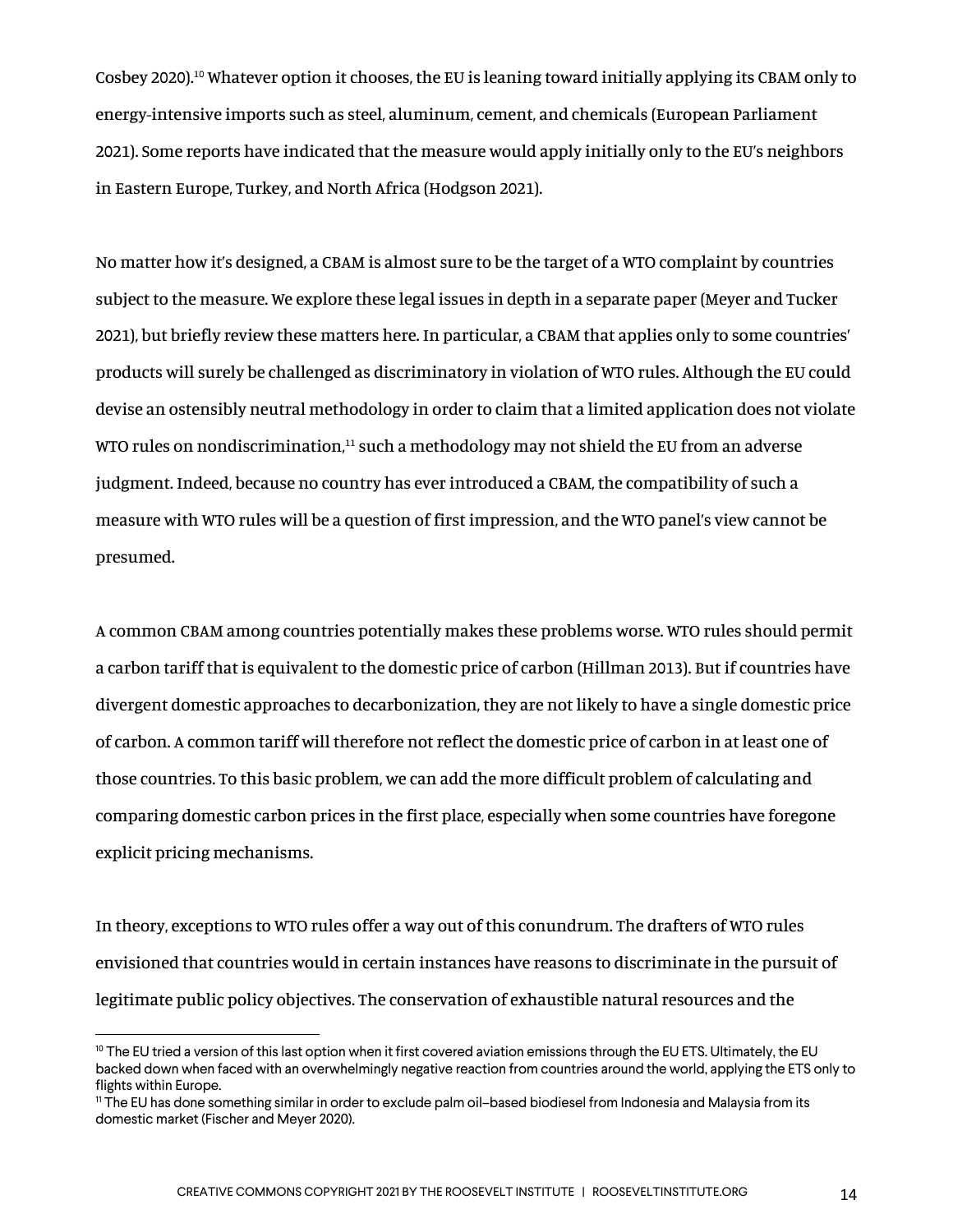preservation of human, animal, and plant life and health are among those legitimate objectives listed in the relevant WTO exceptions. Unfortunately, interpretations of those exceptions have created a thicket of hurdles that have made them difficult to rely on in practice. As US Trade Representative Katherine Tai has said:

While countries can avail themselves of what amounts to an affirmative defense, that defense has proven difficult to invoke successfully. This is part of the reason why, today, the WTO is considered by many as an institution that not only has no solutions to offer on environmental concerns, but is part of the problem.<sup>12</sup>

The overall result is that making WTO consistency a primary consideration significantly limits the possibility for aggressive climate measures, as well as cooperation among like-minded countries. In designing a CBAM or other carbon border measures, any country, let alone a group of countries, will face tradeoffs between international diplomatic and legal concerns, domestic political and legal constraints, administrability, and effectiveness as a climate mitigation measure. In making these trade-offs, prioritizing WTO compliance considerations in advance of a dispute even being brought has the tail wagging the dog. Prioritizing WTO consistency means delaying aggressive climate action until countries are able to converge on domestic climate measures. But such convergence is unlikely for the political and domestic legal reasons we have discussed above.

The climate crisis is an existential one. The "bottom-up" approach that nations adopted in the Paris Agreement recognized that successful cooperation on climate requires greater freedom for countries to adopt climate policies appropriate to their circumstances. To limit that freedom in order to reduce the odds of a WTO violation risks undoing the diplomatic work of building Paris from the collapse of Kyoto.

<sup>12</sup> See https://ustr.gov/about-us/policy-offices/press-office/press-releases/2021/april/remarks-ambassador-katherine-taitrade-policy-environment-and-climate-change.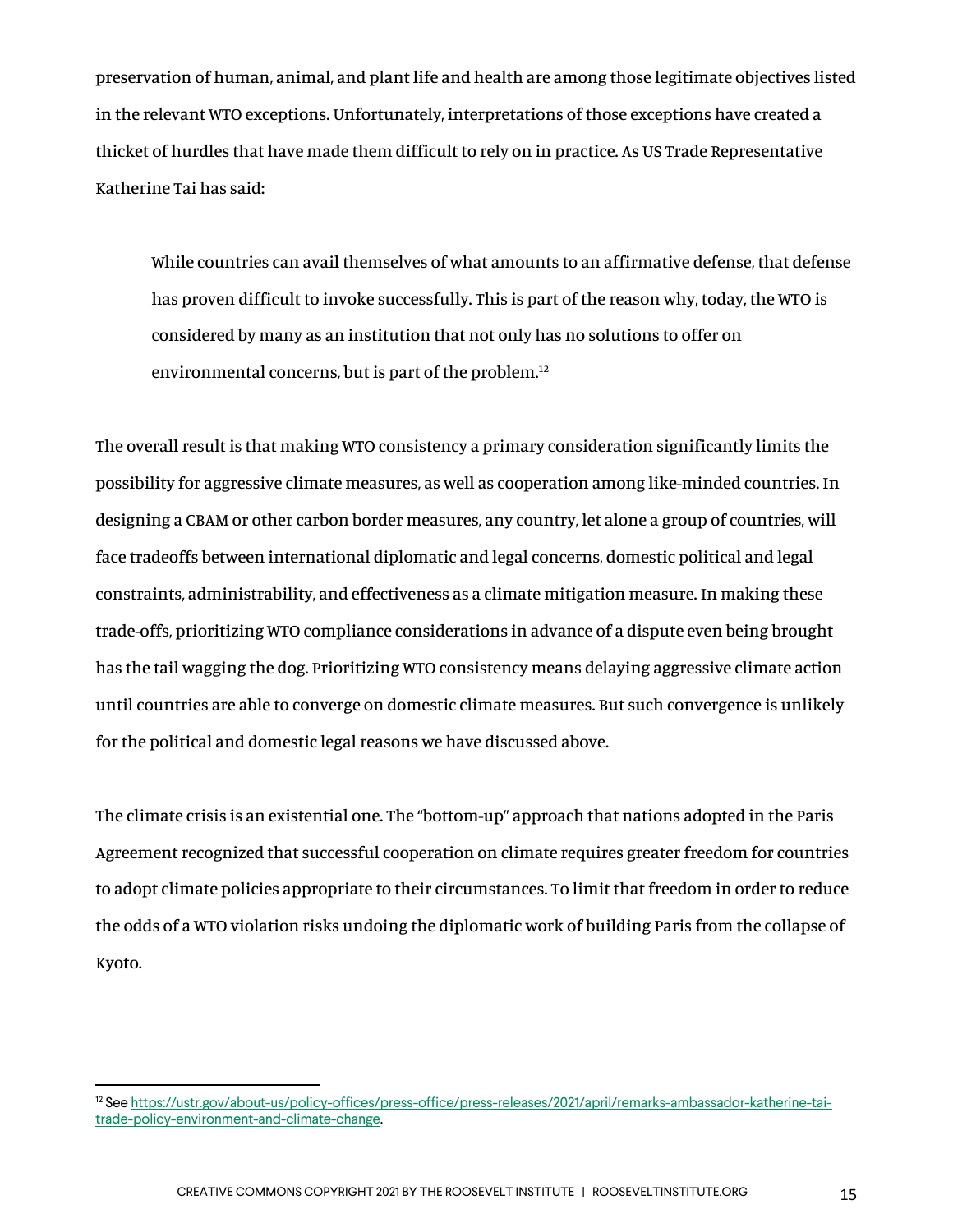### **A BETTER AND MORE FEASIBLE PATH FOR THE CLIMATE: THE GREEN STEEL DEAL**

The treatment of carbon-intensive products in international trade offers both opportunities and risks for the decarbonization agenda: opportunities, because having a collaborative transatlantic strategy could speed the greening of the economy; and risks, because failure to incorporate difficult but necessary political economy considerations into the governance design of that collaboration risks the domestic viability of climate policy and diminishes its effectiveness.

In particular, because of the US Senate's long record of blocking climate change policy, it is vital that any strategy include at least the credible possibility of unilateral executive branch action in the United States.13 Unilateral executive action will, however, be circumscribed by political and legal constraints that an overall strategy must take into account. Moreover, because any attempts at (say) economy-wide decarbonization will encounter resistance from carbon-intensive industries (which will argue it hurts their international competitiveness), it is important to consider which industries (and their associated labor unions, where applicable) are most likely to be cooperative, and/or to convert industries from climate skeptics to climate hawks, when deciding where to take action first (Mildenberger 2020).

These political economy considerations, along with the opportunity to reduce emissions in a highly traded and carbon-intensive sector, lead us to recommend that transatlantic climate and trade cooperation begin with an industry that has already accommodated itself to extensive regulation (domestically) by the US executive branch and (internationally) by trading partners: the steel industry. In 2018, the Trump administration imposed 25 percent tariffs on steel imports—a move that it justified on national security grounds to address global steel overcapacity caused by considerable Chinese subsidies to the steel sector (the Biden administration has kept these tariffs in place). In

 $13$  It is unlikely that 10 Senate Republican votes could be secured to overcome the filibuster for such bold climate action. Indeed, it should not be assumed that there would be 50 Senate Democratic votes under a scenario where climate action is allowed to pass via reconciliation. However, the possibility of unilateral executive action through the mechanism we describe in this paper could incentivize senators of both parties to negotiate with the administration.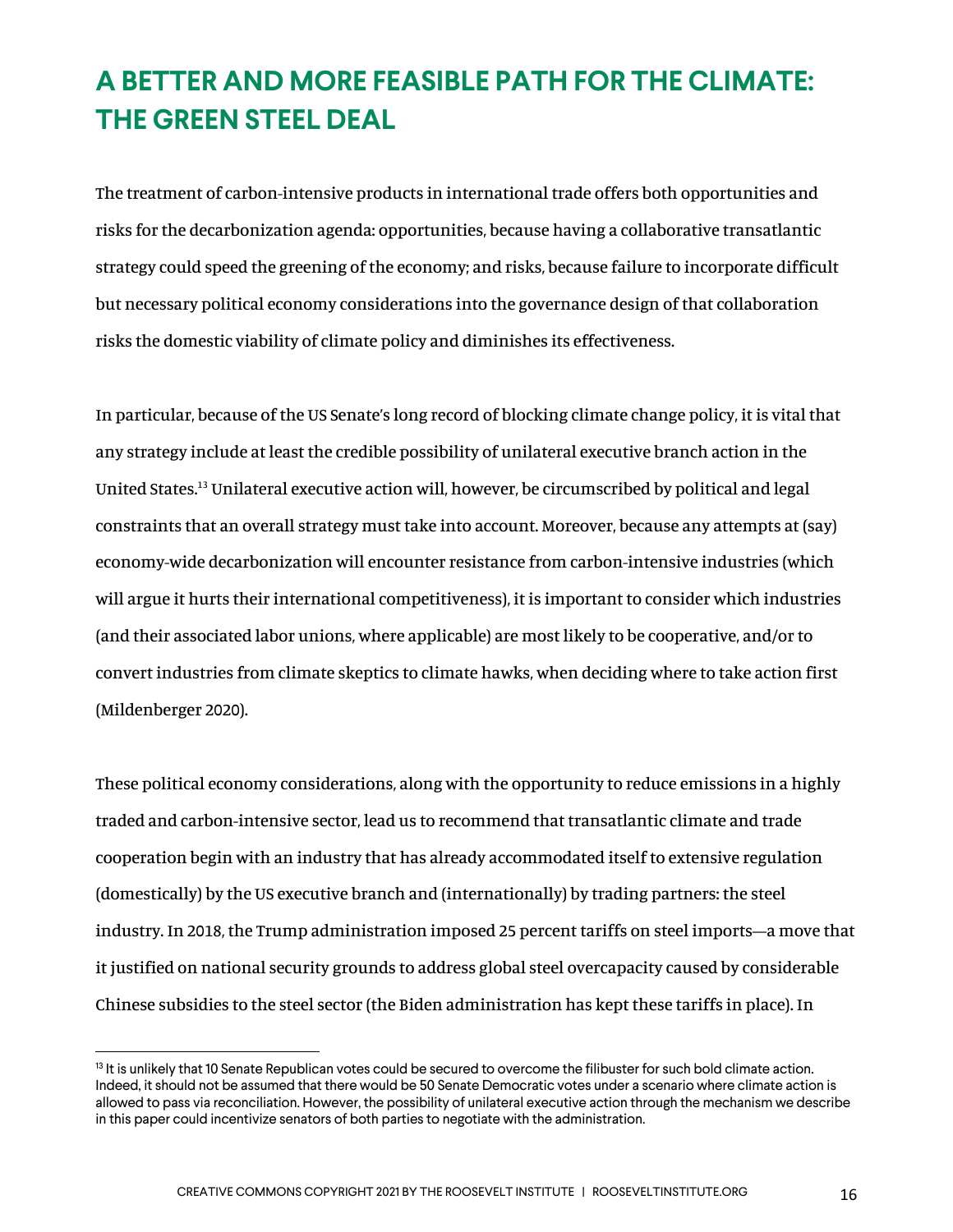response to this move, the EU and other trading partners imposed their own 25 percent tariffs on US steel products, in addition to other products that are politically sensitive to the US, such as bourbon (a prominent export of Kentucky, the home state of then–Senate Majority Leader Mitch McConnell [R-KY]).14 Notably, it was the central executive authority in both the US (pursuant to Section 232 of the Trade Expansion Act of 1962) and EU that was empowered to take these actions, with little to no input by potential veto actors in other branches or levels of government.

If the goal is to decarbonize all of industry globally, paradoxically, it may be more effective to show early success in just one industry. Much as technical demonstration projects solve for anxiety among firms and in the marketplace, international demonstration projects can solve for political anxieties among nations. A successful pilot in steel could increase trust that it will be possible to decarbonize across all other industries. Since no group of countries has yet tried to do something like this, we're starting from a low base and level of confidence.

In the subsections that follow, we first explain why the economics of the steel sector make it a good candidate for early action; what elements our Green Steel Deal would consist of; and, finally, the legal and political rationales for the various elements.

## **The Economics of the Steel Sector Make It a Logical Candidate for Early Action**

The manufacturing sector's carbon emissions have outpaced the power sector and are on track to outpace the transportation sector this decade. Within manufacturing, a small set of industries accounts for the majority of emissions: chemicals, cement, paper, aluminum, glass, and steel. The steel industry in particular is on track to consume 50 percent of humanity's carbon budget by 2050 unless deep decarbonization is implemented. And compared with other industries like automobiles, steel is more difficult for carbon abatement. Every kilogram produced requires lots of energy, which

<sup>14</sup> See https://www.trade.gov/feature-article/foreign-retaliations-timeline.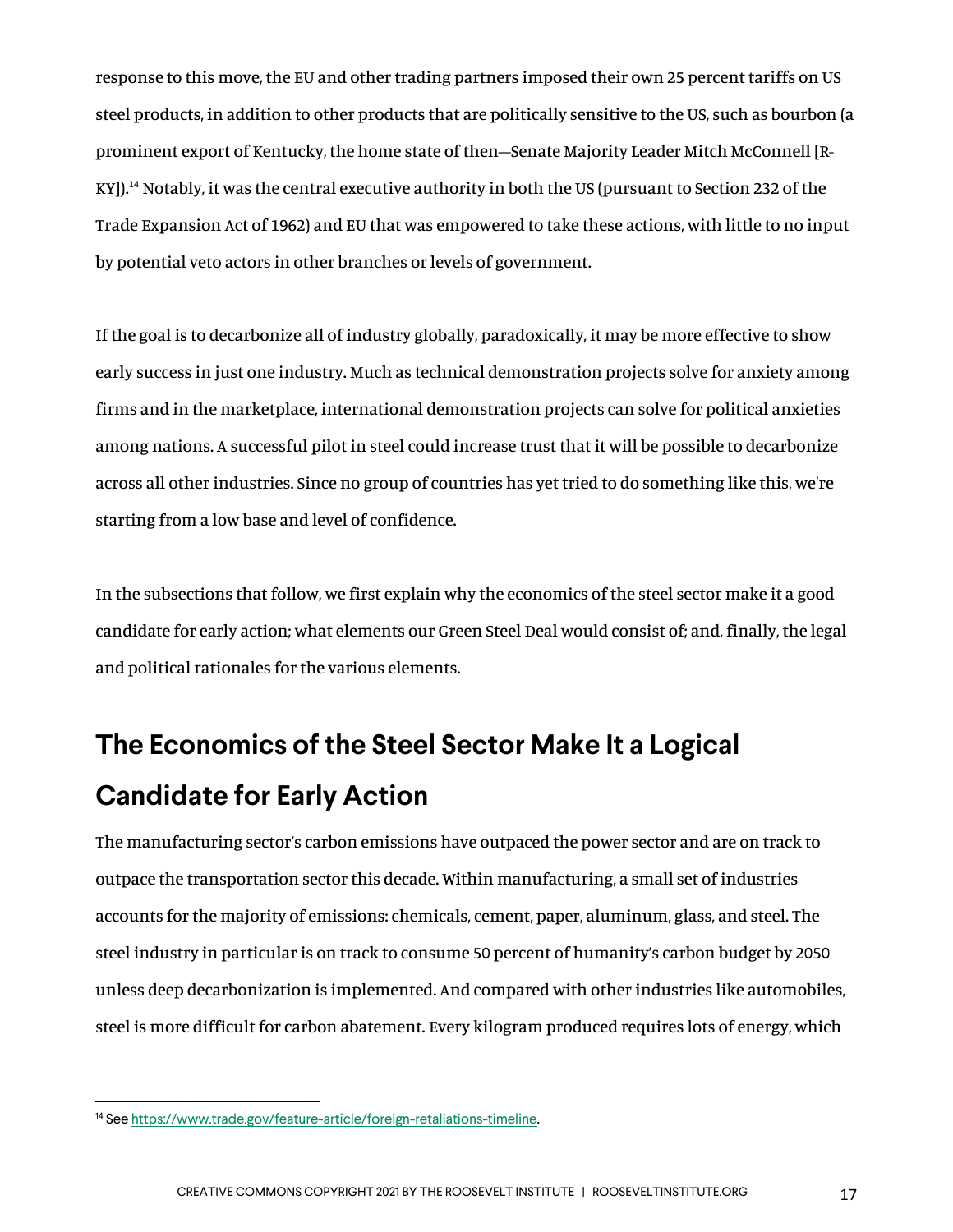accounts for a high share of the cost to producers and emissions from the sector. The more you produce, the more you pollute.15

Currently, there are two primary methods of producing steel, both of which require extremely high levels of heat in order to make the material malleable. The first, accounting for nearly 75 percent of global crude steel production, is through iron ore being reduced in a blast furnace (BF). The second, accounting for the remaining 25 percent, is through melting scrap steel or another feedstock in an electric arc furnace (EAF).

These methods have important differences. First, the BF methods are currently more carbonintensive, and difficult to decarbonize in the future, while the EAF method can be mostly decarbonized if recycled steel is used as the feedstock and if the electricity that feeds into the furnace is itself decarbonized. Second, there are differences in the domestic US industrial organization of facilities using each method. The BF facilities are highly concentrated in terms of corporate ownership and location, with only three companies producing at nine facilities in only a handful of congressional districts. In contrast, there are 51 companies operating EAF facilities at 99 sites across the country.16 Third, there are important cross-national differences. While around 65 percent of US steel production utilizes the EAF method, only 6 percent of Chinese production does. (EU countries are closer to the US EAF percentage, ranging from 30 percent in Germany to 75 percent in Italy.) This matters hugely for the overall global emissions of the industry, as around 50 percent of global steel production is in China.

These differences are reflected in total carbon emissions intensity of the countries as a whole. Using the BF method, Italy, Spain, and the US emit less than 1,000 kilograms of carbon per ton of crude steel produced, while China and India (another increasingly important producer) emit more than twice that. (Germany is in the middle, along with other European producers.) Using the EAF method, there is

<sup>&</sup>lt;sup>15</sup> The sources for this subsection include: Blank 2019; Breakthrough 2020; Hasanbeigi and Springer 2019; King et al. 2020; Li and Friedmann 2021; Victor et al. 2019; and World Steel Association 2020.

<sup>16</sup> For a map of these facilities from 2018, see https://www.steel.org/wp-content/uploads/2020/07/AMM-Steel-Producers-Map-2018.pdf.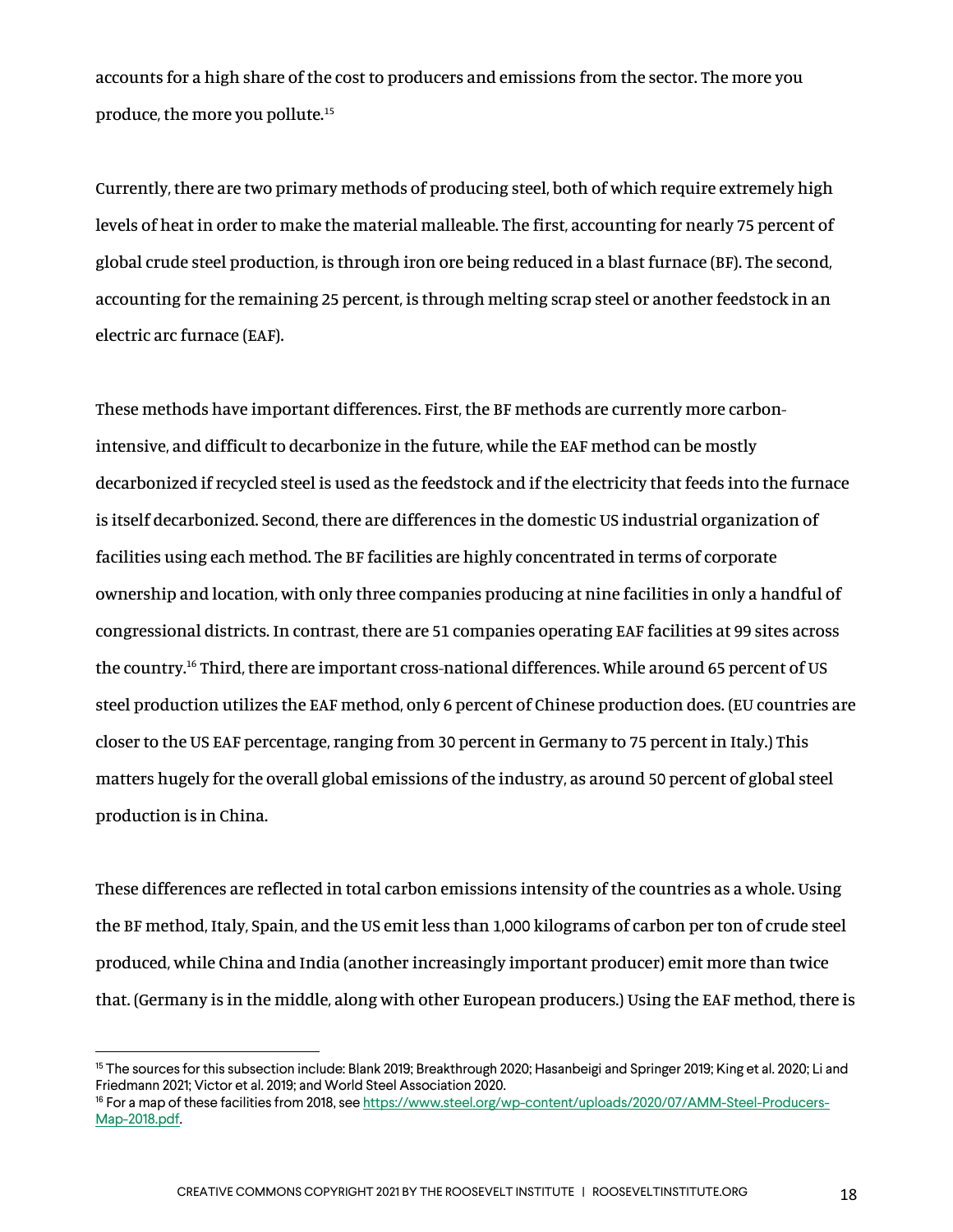important variation depending on what feedstock is used and the energy intensity of electricity generation. In the US and many European economies, scrap iron is used as a feedstock, and the electricity sector is energy-efficient. In India and China, directly reduced iron and pig iron are used as feedstocks, respectively; the electricity sector is also far less efficient. Thus, US EAF production emits 600 kilograms of carbon per ton of steel production, while comparable numbers for China and India are over 1,400 and 1,600, respectively.

There are a number of pathways to decarbonize steel production. According to Victor et al. (2019), improved energy efficiency could reduce 15 to 20 percent of emissions, while increasing the ratio of scrap steel that is recycled through EAF methods from the current 85 percent to 100 percent could make a further 20 percent reduction. The majority of further reductions would then need to come from changes to the BF process, such as the use of natural gas, carbon capture and storage (CCS), direct electrolysis (DE) of iron ore, or hydrogen reduction. There are important trade-offs between the four technologies. Natural gas is already widely in use but is not carbon-neutral. The CCS method is known but not commercialized, while DE is less ready technologically, though steel company Arcelor Mittal is investing heavily in it. Hydrogen can come from fossil sources that are then captured and stored (deemed "blue") or electrolysis of water using solar or wind power (deemed "green"). Either method will likely require or at least benefit from networks of pipelines to transport the hydrogen. This could have positive implications, such as job creation in the pipeline sector or efficient repurposing of existing fossil fuel infrastructure. But it could also have negative consequences if these pipelines are sited without due regard to environmental justice concerns.

The asymmetric production patterns offer opportunities to use trade rules and practices as leverage for decarbonization. The US, Germany, and Italy are the three top importers of steel, while China is by far the biggest exporter. Similar patterns emerge for so-called "indirect steel," meaning steel embodied in other products, with the UK displacing Italy as the third-biggest importer, and France becoming the fourth biggest. Thus, the US and Europe acting in concert could not only decarbonize their own (already relatively less carbon-intensive) steel industries but use their market power to offer carrots and sticks to get major exporters like China and India to follow suit.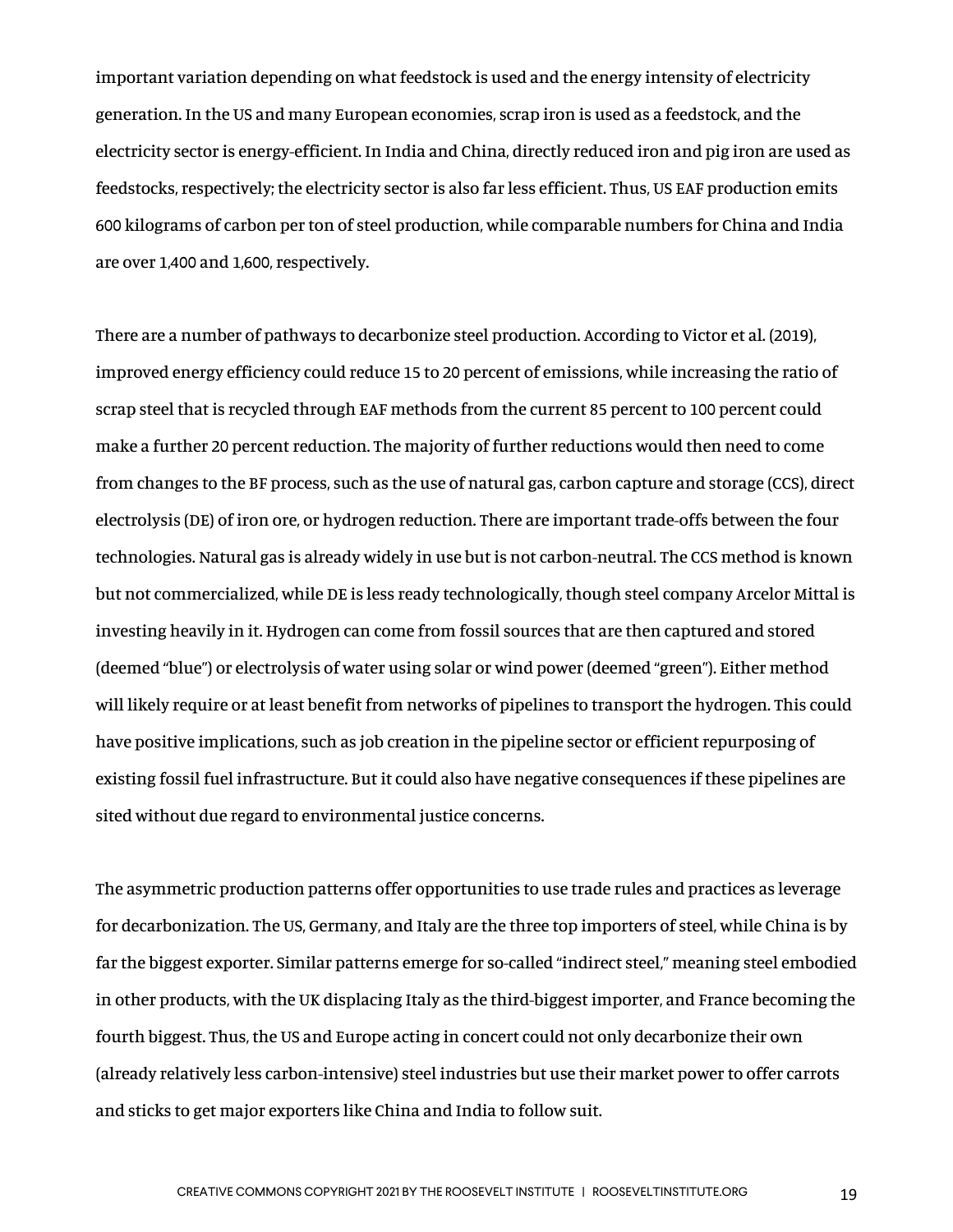#### **Elements of a Green Steel Deal**

The Green Steel Deal would consist of several elements.

First, like-minded countries would create a steel-focused international climate club, where the condition of membership is to convert, as soon as is feasible, all domestic steel production to green methods. Member states would have the freedom to choose the methods they would employ to green the steel sector, but there would be agreement on the menu of acceptable production methods. In addition, club countries would also develop common understandings on measuring emissions reductions—and agreed-upon targets that would be subject to verification—in the steel sector.

Second, member states would agree to apply a common carbon tariff on the imports of steel from nonmember countries. The tariff would not apply to member countries that are in compliance with obligations to green the steel sector.<sup>17</sup> These tariffs could build on the existing tariff regime applicable to steel discussed above. Within 10 years, all members would replace the tariff with a ban on the sale of dirty steel (regardless of source) in their domestic markets. Tariffs would, in other words, give way to generally applicable product standards that would ban both imported and domestic "dirty" steel.<sup>18</sup> In a happy accident surely uncontemplated by the Trump administration, a 25 percent rate appears to be a rough estimate of the lower bound for the "green premium" for the steel industry for certain green methods—meaning the incremental cost increase for those firms that adopt green processes

 $17$  One possible objection to removing Trump's Section 232 tariffs on steel traded between club countries is that it ignores the reason they were imposed in the first place: global excess capacity, which is caused by China subsidizing its own steel sector. Overcapacity depresses prices on world markets as Chinese steel moves into third countries and exacerbates the climate problem by making market conditions for green steel considerably tougher. As in other areas of the economy, China poses a complicated mix of environmental and economic problems for which there is no one silver bullet. Rather, nations must continue to work aggressively to address both the environmental and unfair competition issues created by China's state-led economy. The Green Steel Deal would be additional to, and not in place of, aggressive efforts to combat global overcapacity. Having said that, the Green Steel Deal could pose a challenge for efforts to address overcapacity if it created an opportunity for Chinese steel to evade current tariffs. The US is unlikely to agree to any removal of 25 percent tariffs for steel products being transshipped via the EU and other markets but originating from China. China, of course, is unlikely to comply with the terms of membership in the club. Because Chinese producers will not face the regulatory costs paid by producers within club members, they will face the club's common tariff. Club members should also agree to invest in additional anti-circumvention measures to ensure that Chinese steel does not enter club members' markets posing as steel from a member country. <sup>18</sup> This is similar to a proposal made by economist William Nordhaus (2020), though his suggested tariff was only 3 percent,

which he estimated was equal to abatement costs under a domestic carbon price. Instead of correcting an (economic) market failure, our proposal should be thought of as an unmistakable political signal to producers and laggard governments that the green transition is imperative. (Moreover, it should be noted that Nordhaus's modeling assumptions have come under fire, including the idea that humanity could withstand a 4-degree Celsius increase by the 2100s [Kaufman et al. 2020].)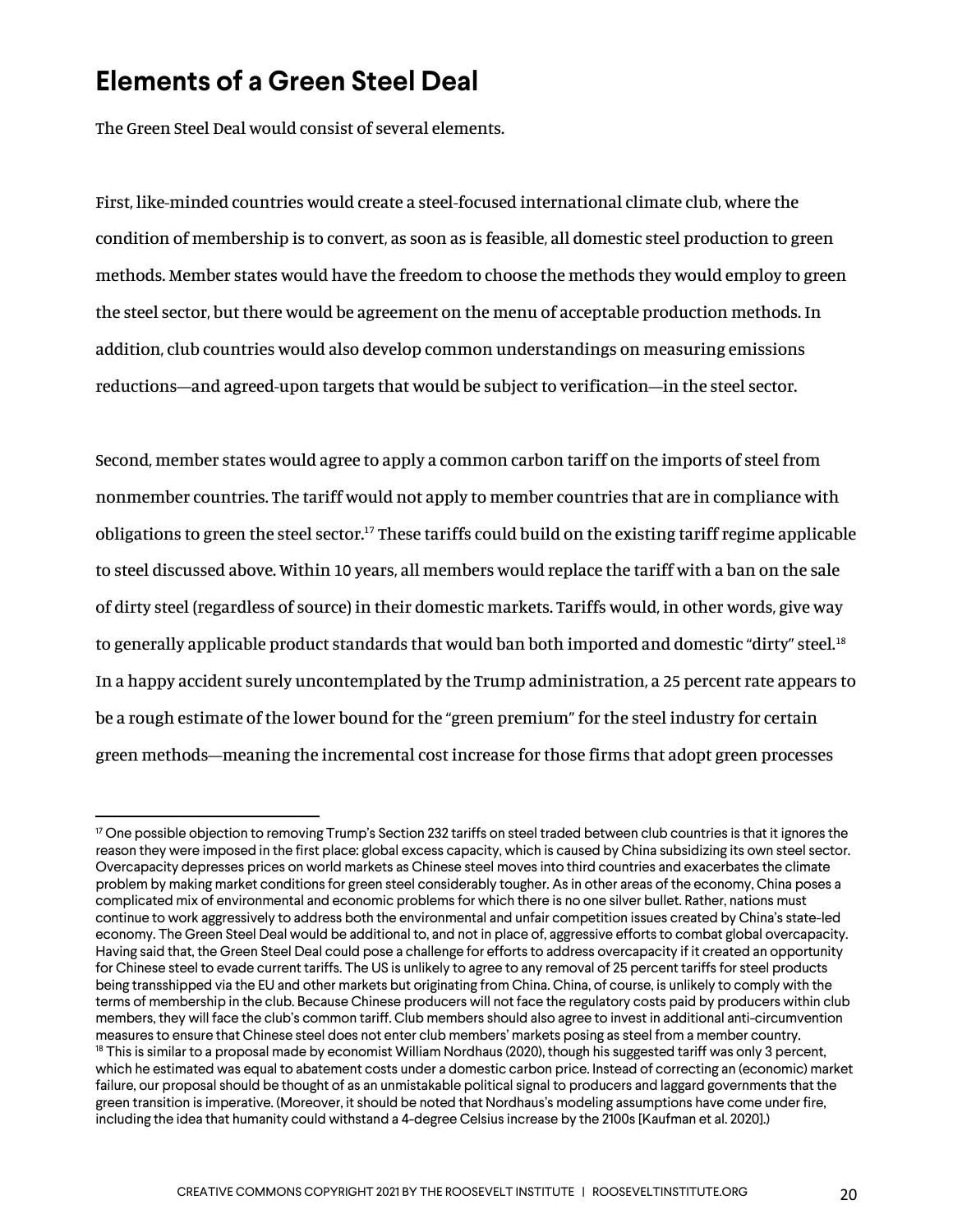relative to those that do not. The upper bound for this premium is 50 percent, but could be higher (Victor, Geels, and Sharpe 2019). Given the immediacy of the climate crisis, club members could start by applying a 25 percent tariff on steel to nonmembers (which the United States already does, effectively), while removing the 25 percent tariffs on club members.

Critically, though, a review process would be established to raise or lower the rate to reflect the increased costs of using green production methods that firms located within club countries would face.19 Given the diversity of approaches members are likely to take toward decarbonization, the resulting tariff rate will be an estimate or average across member countries of the costs firms face due to the decarbonization measures adopted by their governments. Within the United States, the International Trade Commission—an independent agency with expertise in assessing sectoral impacts of trade measures—could be tasked with developing a recommendation as to what those costs, and the resulting tariff, are. Other countries would, of course, want their own expert agencies to develop estimates as well, which would then provide the basis for setting the joint rate. Finally, this review process should also facilitate differential treatment by grade of steel and consideration of whether tariffs should also be imposed on downstream steel-containing products, as importers may shift their purchasing patterns along these lines in an attempt to circumvent the restrictions.

Third, the club countries agree to technology transfer and information-sharing on feasibility and cost associated with different methods, both with one another and with the least-developed countries, as the EU Parliament has proposed (European Parliament 2021).

Fourth, member countries pledge to plow the tariff revenue back into green steel R&D and demonstration projects. Trump's steel tariffs have generated at least \$6.4 billion (York 2019), which would be sufficient to operate two green steel demonstration projects (Blain 2021).

<sup>&</sup>lt;sup>19</sup> Raising or lowering the rate over the initial 10-year "adjustment decade" is also reasonable given the economics of the industry. For the next decade, steel companies and policymakers are going to be experimenting and developing new methods. Until these are shown to work at scale, price signals will matter less than feasibility. Over time, as technologies become commercialized and diffused, a price premium may emerge, and the rate can be reset with more precision. We are indebted to Rebecca Dell for this point.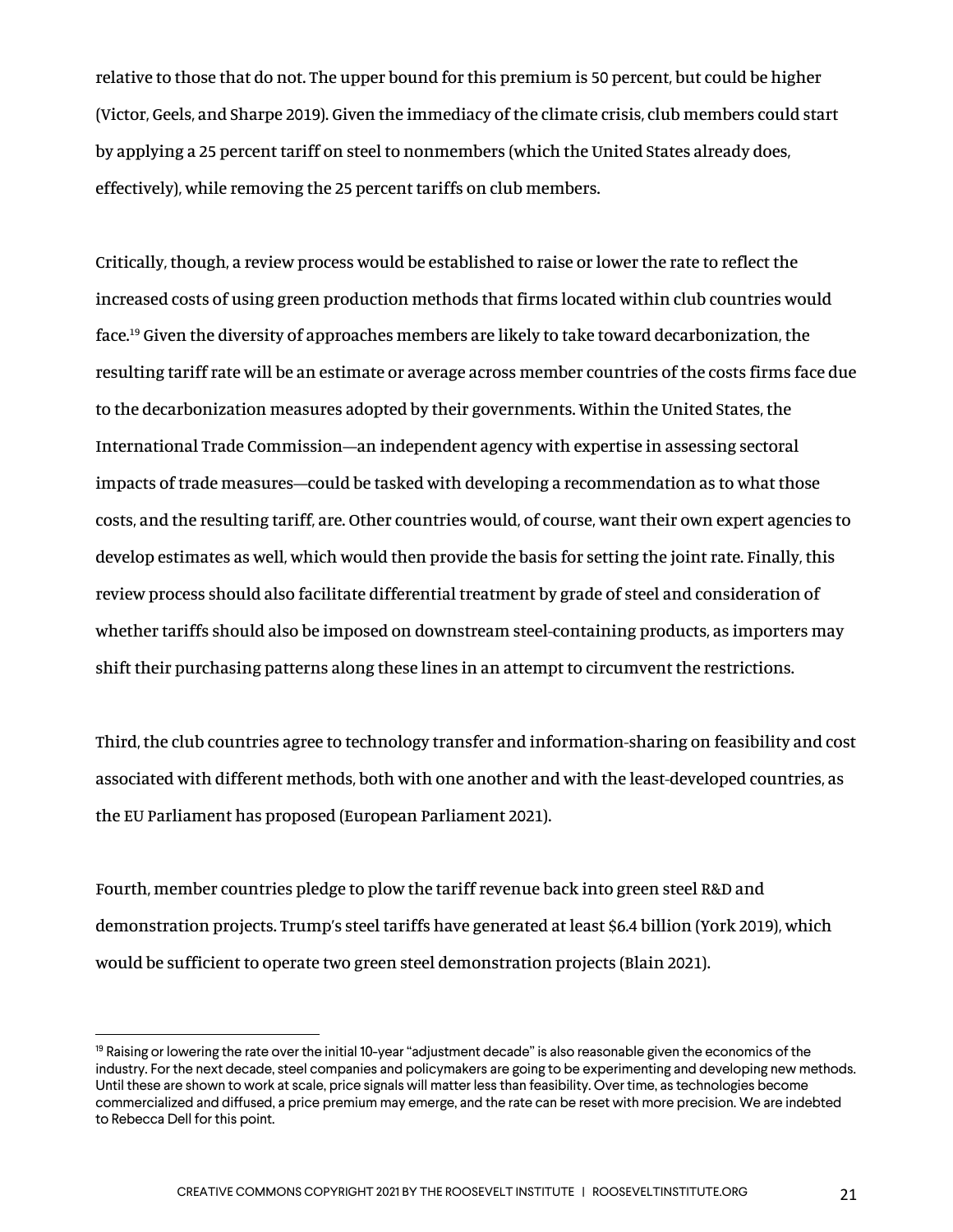Finally, climate club countries will announce a joint commitment to modernize trade rules at the WTO, in preferential trade agreements, and elsewhere. The goal of this effort is to update trade rules to reflect and enable best practices in regard to climate-supporting trade policies, with the expectation that carbon tariffs will expand into other industries beyond steel. In this way, the Green Steel Deal becomes an opportunity for nations to consider what works and what does not, from the point of view of effective climate mitigation, and then to translate those lessons into trade rules via negotiated outcomes, rather than via dispute resolution at the WTO. Club members would also agree to a "peace period," during which they would not challenge each other's climate policies related to the steel sector at the WTO or through any preferential trade agreements. Any disputes between club members on matters subject to the Green Steel Deal would be worked out exclusively via the club. In sum, the strategy of the Green Steel Deal chooses slow but predictable progress through collaboration within the club, rather than a policy built on adversarial contesting. While the ideal would be all sectors decarbonizing rapidly, we feel our proposal is more likely to be politically feasible and thus more likely to generate significant progress on reducing emissions in the near future.<sup>20</sup>

#### **Why This Deal Makes Sense**

The policy reasons for such a Green Steel Deal are numerous. First, as noted above, manufacturing generally and steel specifically are huge emitters of carbon, so the decarbonization payoff for targeting the steel industry is high.

Second, steel is the iconic example of what climate experts term an "energy-intensive, trade-exposed" (EITE) sector. As the designation implies, this means that energy costs make up a large share of total production costs, so any increase in the cost of energy forces producers to increase the price they charge to consumers. Moreover, because a large portion of steel consumption is imported, and the price is set in a global marketplace, any increase in the price of domestic steel leads to a direct loss of competitiveness and market share for domestic producers. When the EPA did a study in preparations for congressional consideration of Waxman-Markey, it found that 44 out of 500 US industries could be

<sup>&</sup>lt;sup>20</sup> We are indebted to Bracken Hendricks for this observation.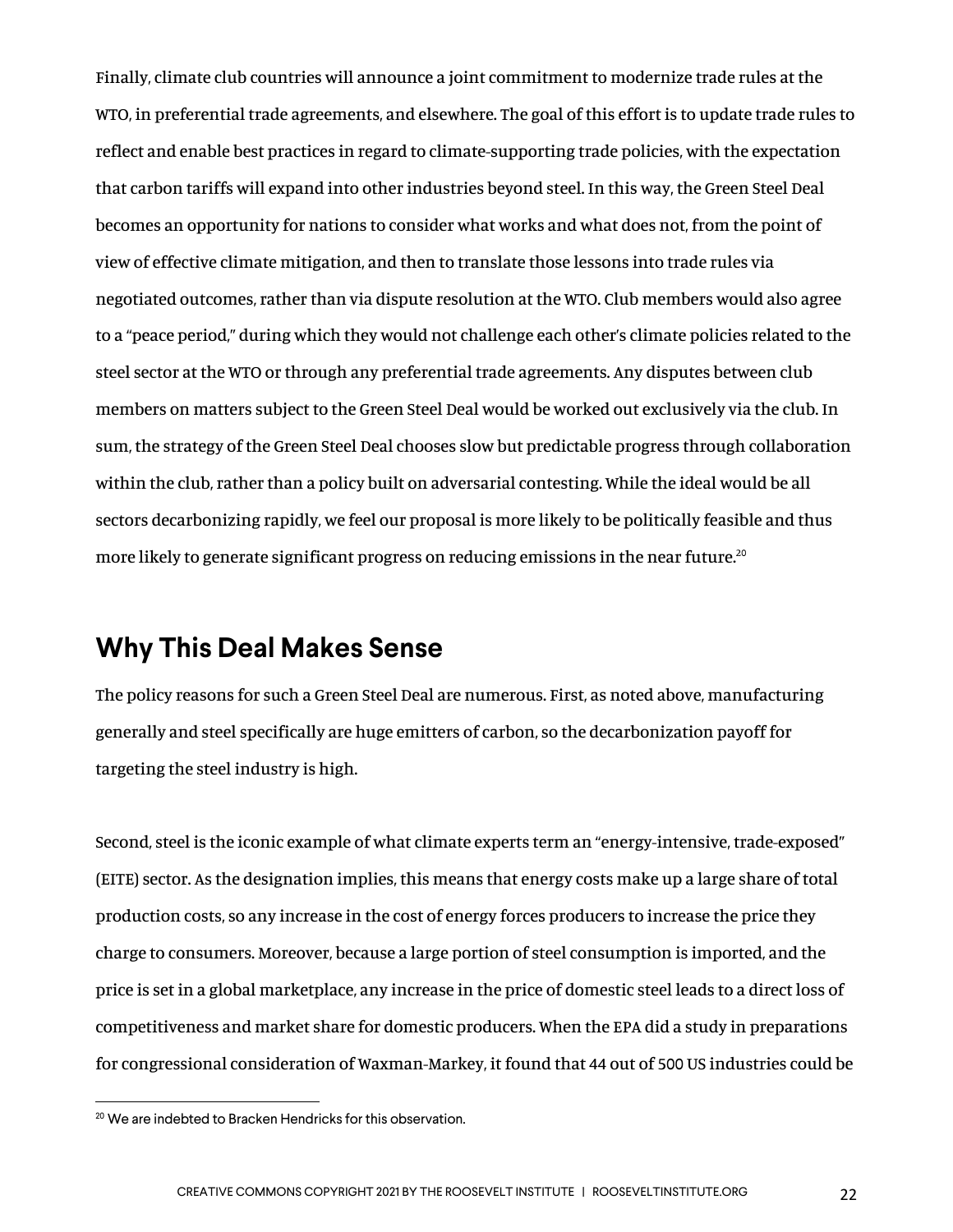considered EITE: Steel was near the top of list, alongside aluminum, cement, glass, chemicals, and paper.21 Accordingly, EITE industries should be considered a proxy for the industries where demands for trade protection are most likely to be heard, so getting out ahead of industry demands will be politically useful.

Third, the producing industry is likely to support this proposal. The American Iron and Steel Institute, the US trade association for teel producers, calls a "strong and effective" carbon border measure a key principle for how "to maximize the steel industry's role in reducing global greenhouse gas."<sup>22</sup> Similarly, the European Steel Association (the EU counterpart) has said that a "carbon border measure is of critical importance for the transition of industry toward climate neutrality."<sup>23</sup> The US and Europe are already relatively carbon-efficient compared to competitors in China, and under the Green Steel Deal they will necessarily transition to being fully green. Domestic steel producers within club members will gain a competitive advantage relative to China in the markets of all other club members. Moreover, the industry is fairly well-organized in trade associations—a fact that can help with obtaining and maintaining consensus on design and implementation questions. Indeed, there is a relatively high degree of expert agreement (compared to other industries) on the metrics for emissions in the sector. Nonetheless, as with any sector, there will be substantial scope for disagreements over technical matters. But because these disagreements will arise amid a relatively high base level of agreement and organization, they are more likely to be readily solvable than in other sectors that are less well-organized. The most carbon-intensive facilities in the US are also geographically concentrated, meaning that political brokering from only a few members of Congress can go a long way. All of this points to the political value for the overall decarbonization project: Steel will go from a possibly climate-blocking industry to a climate-supporting industry, which contributes to changing the balance of power and thus aids climate politics.

<sup>21</sup> https://www.epa.gov/sites/production/files/2016-07/documents/interagencyreport\_competitiveness-emissionleakage.pdf.

<sup>22</sup> https://www.steel.org/public-policy/energy-and-climate-change/.

<sup>23</sup> https://www.eurofer.eu/press-releases/european-parliament-carbon-border-vote-proves-majority-support-for-strongercarbon-leakage-protection-to-match-greater-climate-ambition/.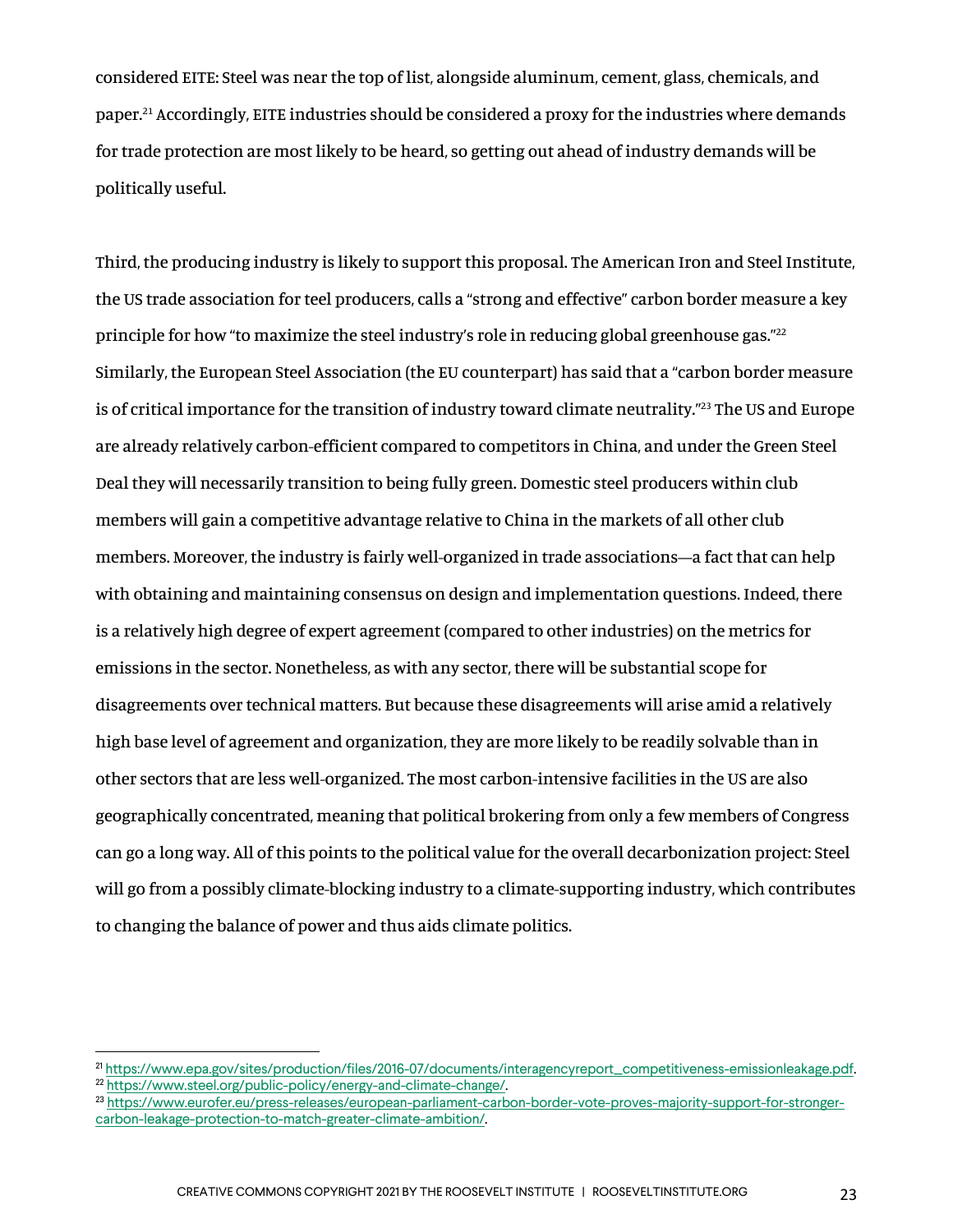Fourth, there will be less near-term disruption to market patterns than with other products. Importers and steel-using industries have all priced in the 25 percent rate that the Trump administration assessed in 2018 and that the Biden administration extended. And, by eliminating the steel tariffs that currently apply between the US and the EU, the Green Steel Deal would lead to some trade liberalization, which steel-using industries would celebrate and the EU in particular would welcome. Indeed, the EU just recently backed off a threat to increase its retaliatory tariffs on US products in response to the US steel tariffs. In exchange, the US agreed to enter into negotiations with the EU on how to address overcapacity, as a precondition to revisiting the national security tariffs. By providing a basis for removing the steel tariffs between the US, the EU, and other nations that join the Green Steel Deal, while leaving the tariffs in place on dirty steel producers, our proposal fits neatly within this effort to both address overcapacity and restore liberalized trade in steel products across the Atlantic.

Fifth, the move to a ban after year 10 of the scheme has several attractive features from an administrative and legal perspective. Administratively, it eliminates the burdensome requirement of translating carbon emissions from various production methods into a carbon tariff. Instead, products—domestic and imported alike—that meet green standards will be allowed on the market; products that don't won't. A general ban on dirty steel is also easier to administer at the border than a tariff.24 Politically and legally, a nondiscriminatory ban is also more likely to pass muster with our allies and under trade law. Nations may, of course, still try to argue that treating steel products differently based on the carbon emitted during production is discriminatory on the grounds that dirty steel and green steel are "like" products that compete in the market. But a product standard that applies regardless of national origin is both less offensive to other countries diplomatically and easier to justify under the spirit (if not always the letter) of WTO rules.

<sup>&</sup>lt;sup>24</sup> Administering this ban will require a verification system to ensure that dirty steel does not pose as green steel. But this kind of problem is not new to trade or to climate measures. In the context of trade in goods, customs authorities have developed systems to verify the national origin of products. In the environmental goods context, governments have used labeling schemes backed by monitoring and verification to distinguish products based on their production methods. For instance, the United States uses the Tuna Tracking and Verification Program to ensure compliance with its dolphin-safe tuna labels. A similar labeling scheme, backed by monitoring and verification systems, could be used to distinguish green from dirty steel (see generally Taufique et al.).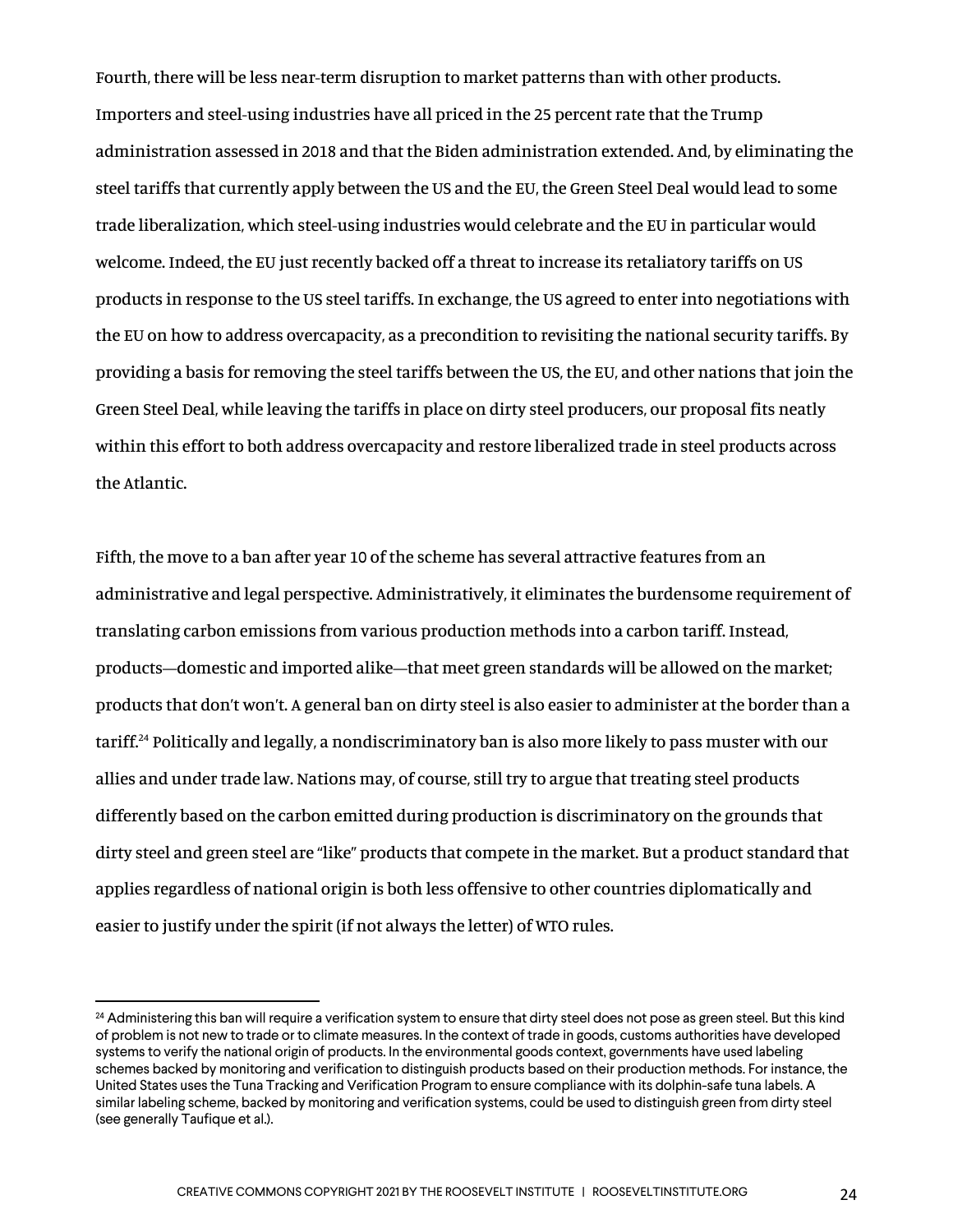Sixth, our proposal delinks the calculation of the carbon tariff from a strict calculation of the domestic carbon price across club members. In this respect, our proposal differs from the likely form that the EU's CBAM will take, given the EU's position on trying to maximize WTO compatibility in advance of a dispute. Our proposal has administrative appeal, as finding exactly equivalent charges would be challenging, especially if—as we propose and is most feasible—club members adopt different mixes of domestic decarbonization policies. Rather, our proposal recognizes that making common cause with our allies, and working differences out through negotiations based on lessons regarding how the new system works, is a more viable way to address the climate crisis while also respecting our own and our allies' domestic economic objectives. This approach also reflects the manner in which trade negotiations have worked in recent years. Because the WTO has struggled to operate as a negotiating forum, states have increasingly moved negotiations into smaller, preferential trade agreements. Trade-related climate rules would thus be following a pattern established for a whole host of 21st century trade problems, ranging from digital trade to state-owned enterprises.

Relatedly, our proposal recognizes that the perfect cannot be the enemy of the good. Climate change is not going to give us the time to develop a single decarbonization program that works and can be legally implemented by all the world's major economies. Political and legal constraints, which differ between the US, the EU, and other like-minded countries, make such a Herculean task virtually impossible. Dealing with climate change is hard enough as it is. Our approach would thus allow countries to lean on their existing authorities to implement the Green Steel Deal. In the United States, for instance, Congress may well legislate on some aspects of the Biden administration's climate agenda. Such legislation would be welcome, as it would put the administration's climate measures on a firmer legal and political footing. But Congress may also not legislate, or not do so comprehensively. In that case, our proposal would allow the United States to lean on existing authorities to achieve the Green Steel Deal's goals. In that event, the United States could impose the common tariff pursuant to Section 232 of the Trade Expansion Act and lean on existing grants of regulatory authority to impose domestic production standards. The EU could work within the ETS system that it has painstakingly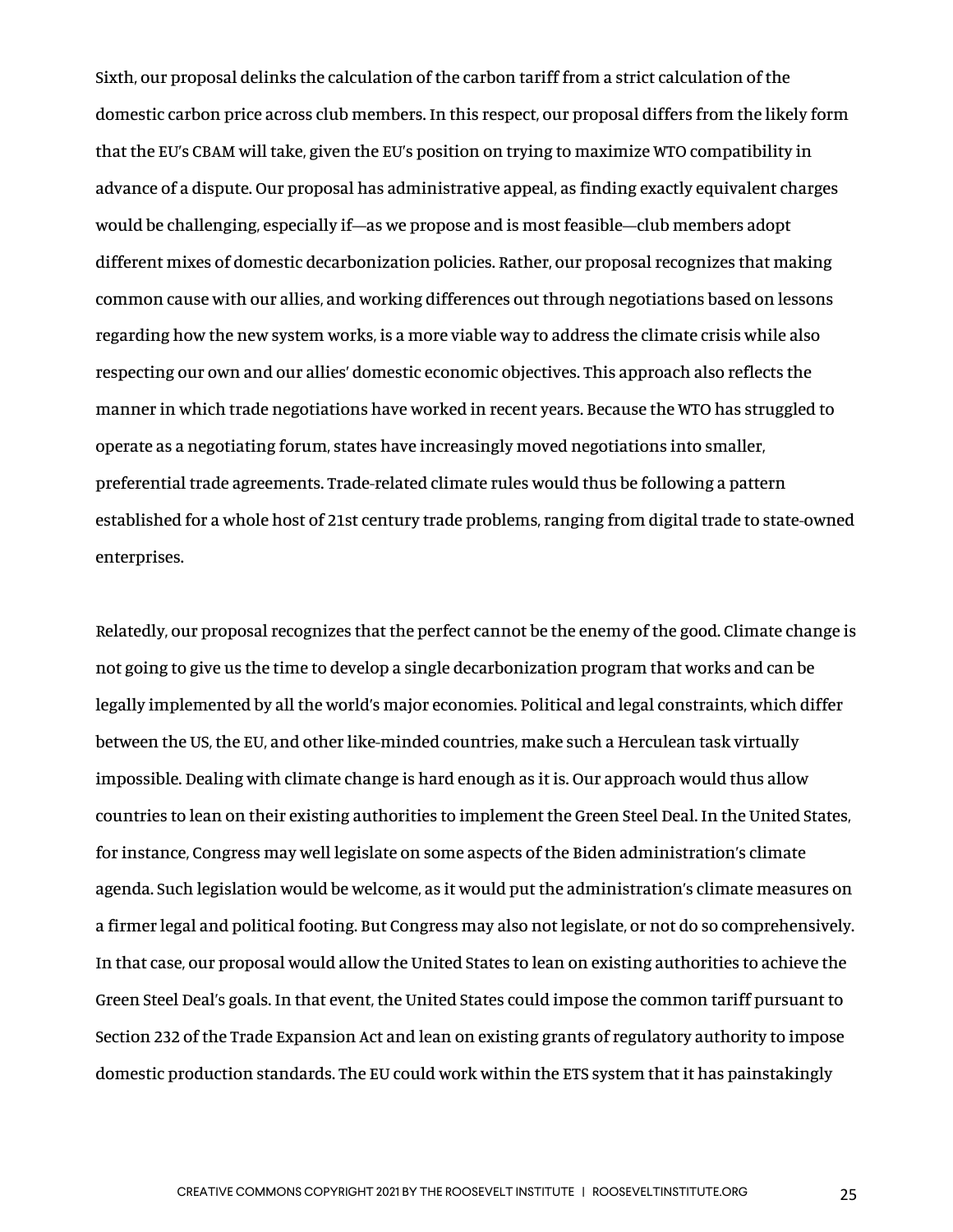invested in over the last two decades. Japan and Canada, were they to join, could rely on their carbon tax schemes.

Such an approach, we acknowledge, very likely discriminates against non-club members within the meaning of WTO rules. But the Green Steel Deal's internationalist approach might be more likely to be seen as WTO-consistent, for the simple fact that WTO members are less likely to challenge widely adopted measures, and WTO adjudicators look more favorably on deviations from trade rules contained in multilateral agreements. Indeed, the Montreal Protocol on ozone-depleting substances perhaps the most successful environmental treaty of all time—provides for trade sanctions against nonmembers. These provisions may well violate General Agreement on Tariffs and Trade (GATT) and WTO nondiscrimination rules, but have nevertheless been viewed as essential to the treaty's success (Brack 1996).

In a similar vein, the Green Steel Deal offers countries serious about tackling climate change a vehicle to restore the balance at the WTO between trade liberalization and the pursuit of core public policy objectives. As noted above, we explore these trade law questions at length in a separate working paper (Meyer and Tucker 2021).

Finally, by agreeing to a peace clause and removing the Trump-era national security tariffs on steel among members, the Green Steel Deal lowers the temperature and contributes to good will and legal stability. It provides a foundation for greater cooperation on climate matters, but also on a broader range of global challenges in which the United States, the EU, and its allies have shared interests.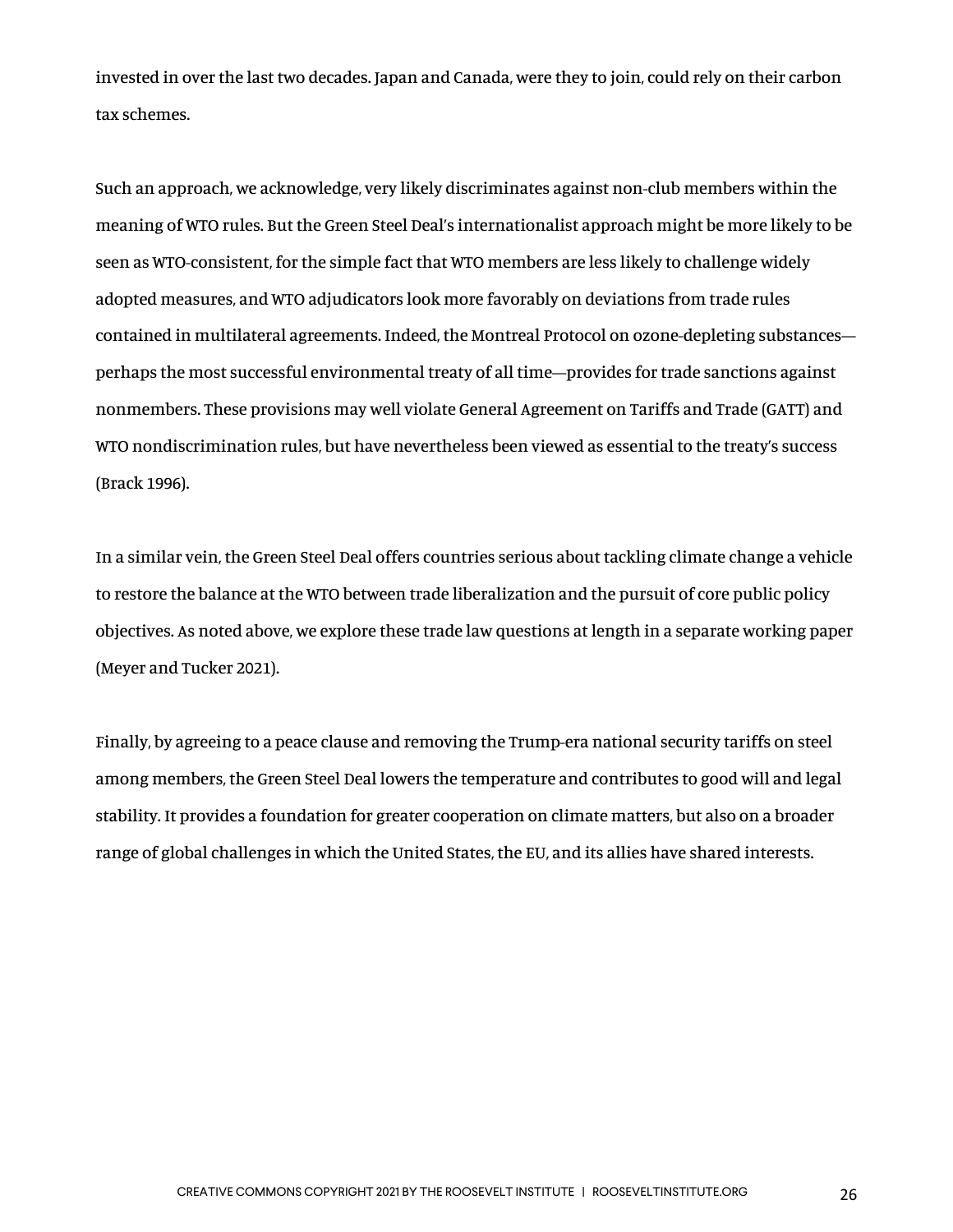#### **CONCLUSION**

The Green Steel Deal takes decarbonization out of a market-centric approach that has not worked to meaningfully reduce emissions, and emphasizes the central role of the state in providing global public goods. As such, it recalls the efforts of the Roosevelt and Churchill administrations during World War II, when the governments pooled and allocated resources internationally in order to more effectively mobilize their entire economies (Bottelier 2020). It also recalls the commodity-specific arrangements of the later Bretton Woods era, when developing countries protected themselves against fluctuations in prices by managing trade for the benefit of their development (Musselli 2017). By starting with a sector that is ready to move on border measures, governments can show feasibility and proof of concept early, while taking a broad range of steps across numerous sectors domestically to develop and drive down the cost of green technologies.<sup>25</sup> Moreover, our proposal changes climate politics by converting an industry that would be skeptical to domestic decarbonization measures into one that has a stake in the green economy at home and abroad.

Finally, while the EU and other observers have centered the question of WTO compatibility in trade and decarbonization efforts, we should take a step back and consider first principles. The primary goal is to decarbonize, not to follow 1947 trade rules made in a time when energy and pollution were taken for granted. Nations should not assume that the goal of maintaining smooth international relations is best served by trying to anticipate WTO-based objections to climate rules. In particular, given bipartisan US skepticism about the WTO's Appellate Body, the US is more likely to respond favorably to an EU posture that allows countries to achieve decarbonization ends by the means that make the most political, economic, and technological sense for the time and place. When a critical mass of countries shows that joint action on an existential threat is possible, trade rules and rulemakers should follow, not block.<sup>26</sup>

 $25$  In future work, the Roosevelt Institute will discuss domestic and international strategies for decarbonizing other industries.  $^{26}$  This paper has not touched on other concerns that the US should consider as conditions for supporting the steel sector, such as guarantees that industry will support union rights and racial equity in the disproportionately white sector. Future research should consider these and other domestic implications of industry-by-industry action.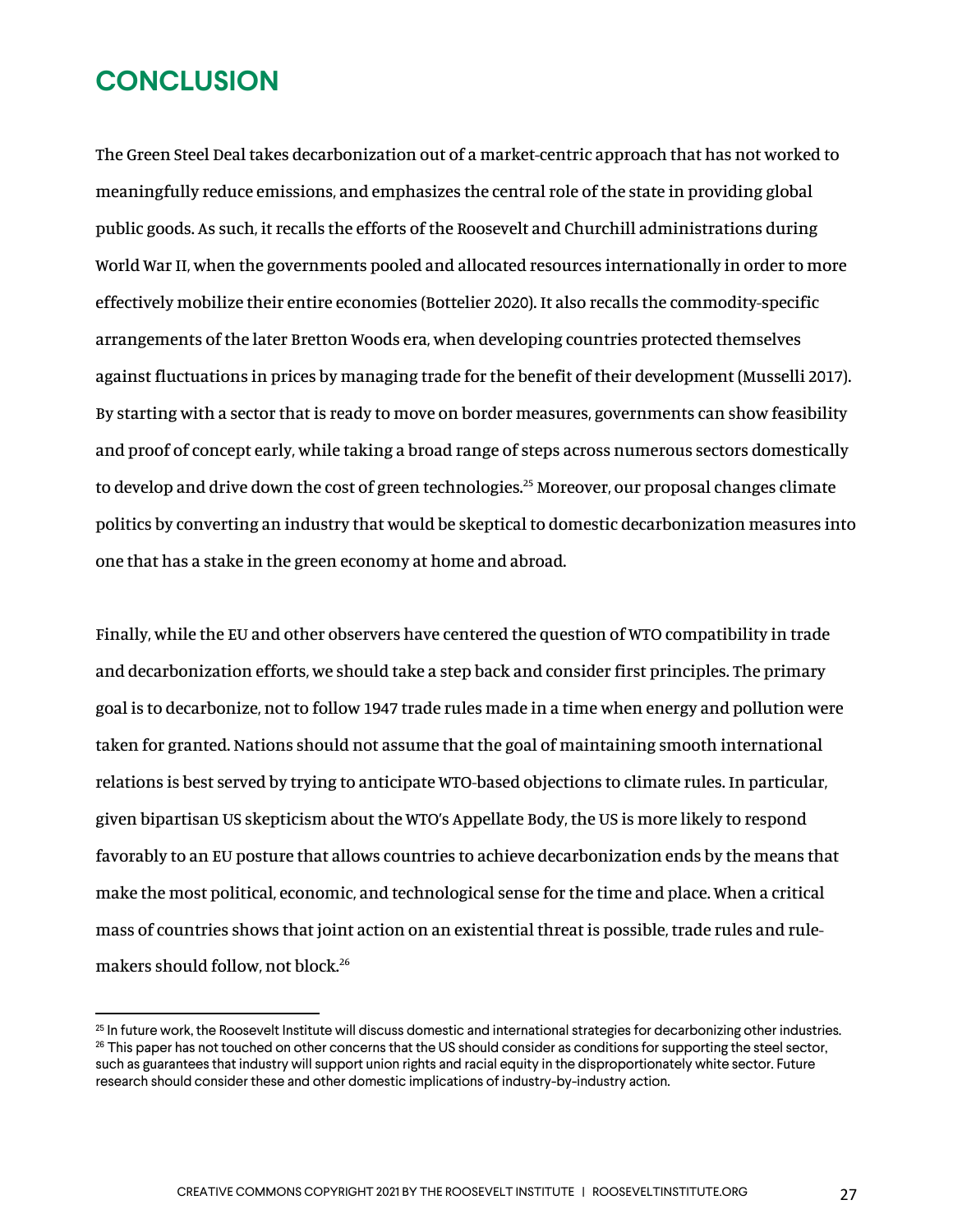#### **REFERENCES**

- Aronoff, Kate. 2021. *Overheated: How Capitalism Broke the Planet—and How We Fight Back*. New York: Bold Type Books.
- Baird, Julia. 2014. "A Carbon Tax's Ignoble End." *New York Times*, July 24, 2014. https://www.nytimes.com/2014/07/25/opinion/julia-baird-why-tony-abbott-axed-australias-carbon $tax.html?$   $r=0.$
- Biden, Joe. 2020. "Questionnaire for Candidate Joe Biden." United Steelworkers. https://www.uswvoices.org/endorsed-candidates/biden/BidenUSWQuestionnaire.pdf.
- Blain, Loz. 2021. "World's Largest Hydrogen 'Green Steel' Plant to Open in Sweden by 2024." *New Atlas*, February 26, 2021, sec. Energy. https://newatlas.com/energy/h2gs-green-hydrogen-steel/.
- Blank, Thomas Koch. 2019. *The Disruptive Potential of Green Steel*. Boulder: Rocky Mountain Institute. https://rmi.org/insight/the-disruptive-potential-of-green-steel/.
- Bossie, Andrew, and J.W. Mason. 2020. "The Public Role in Economic Transformation: Lessons from World War II." New York: Roosevelt Institute. https://rooseveltinstitute.org/wpcontent/uploads/2020/07/RI\_WWII\_Working-Paper\_202003-1.pdf.
- Bottelier, Th. W. "'Not on a Purely Nationalistic Basis': The Internationalism of Allied Coalition Warfare in the Second World War." *European Review of History: Revue Européenne d'histoire* 27, no. 1–2 (March 3, 2020): 152–75. https://doi.org/10.1080/13507486.2019.1705251.
- Boyce, James K., and Mark Paul. "Does Biden's Insurance Policy for the Climate Go Far Enough?" *The Hill*, February 16, 2021. https://thehill.com/opinion/energy-environment/538938-does-bidens-insurance-policy-forthe-climate-go-far-enough.
- Brack, Duncan. 1996. *International Trade and the Montreal Protocol*. Oxford: Routledge.
- Breakthrough Energy. 2021. "Climate Policy Playbook." Seattle: Breakthrough Energy. https://www.breakthroughenergy.org/-/media/files/bev/playbooks/federal/usfedplaybookcomplete.pdf.
- Conger, John. "New Pentagon Report: 'The Effects of a Changing Climate Are a National Security Issue.'" Washington, DC: Center for Climate and Security, January 18, 2019. https://climateandsecurity.org/2019/01/new-pentagon-report-the-effects-of-a-changing-climate-are-anational-security-issue/.

Cullenward, Danny, and David G. Victor. 2020. *Making Climate Policy Work*. Cambridge, UK: Polity Press.

European Parliament. 2020. "Draft Report on Towards a WTO-Compatible EU Carbon Border Adjustment Mechanism." October 7, 2020. https://www.europarl.europa.eu/meetdocs/2014\_2019/plmrep/COMMITTEES/ENVI/PR/2021/02- 04/1201123EN.pdf.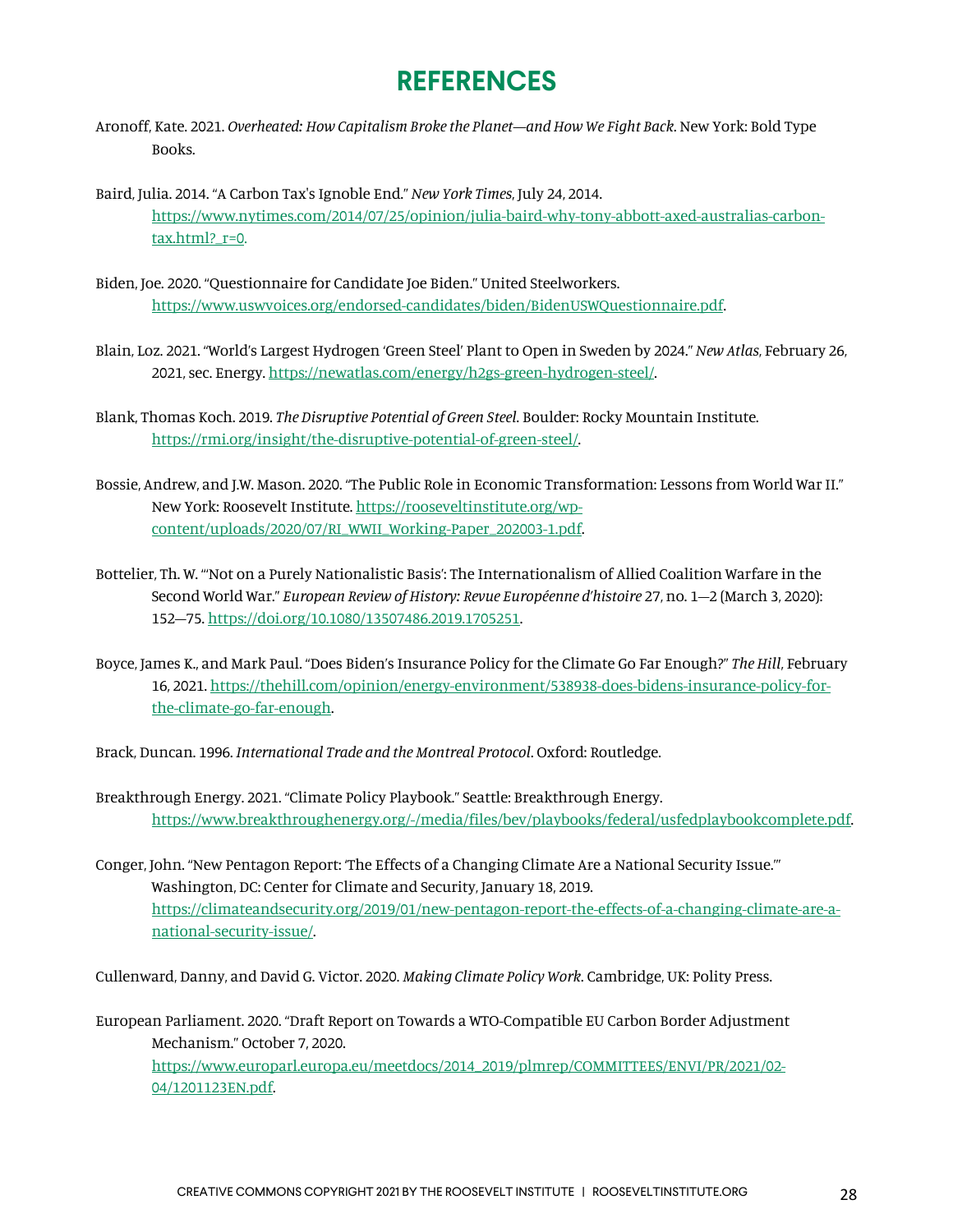- European Parliament. 2021. "Report on Towards a WTO-Compatible Carbon Border Adjustment Mechanism." February 15, 2021. https://www.europarl.europa.eu/doceo/document/A-9-2021-0019\_EN.pdf.
- Fan, Zhiyuan, and S. Julio Friedmann. 2021. "Low-Carbon Production of Iron and Steel: Technology Options, Economic Assessment, and Policy." *Joule*, March. https://doi.org/10.1016/j.joule.2021.02.018" https://doi.org/10.1016/j.joule.2021.02.018.
- French General Directorate of the Treasury. 2021. *High-Level Conference - Carbon Border Adjustments for Climate*. https://www.youtube.com/watch?v=sh8HUcwj7Xs&t=5s.
- Green, Jessica F. 2021. "Does Carbon Pricing Reduce Emissions? A Review of Ex-Post Analyses." *Environmental Research Letters*. https://iopscience.iop.org/article/10.1088/1748-9326/abdae9/pdf.
- Hart, David M. 2021. "Building Back Cleaner with Industrial Decarbonization Demonstration Projects." Washington, DC: Information Technology and Innovation Foundation. https://itif.org/publications/2021/03/08/building-back-cleaner-industrial-decarbonizationdemonstration-projects.
- Hasanbeigi, Ali, and Cecilia Springer. 2019. *How Clean Is the US Steel Industry*. San Francisco: Global Efficiency Analysis. https://www.globalefficiencyintel.com/new-blog/2019/12/3/new-report-how-clean-is-the-ussteel-industry.
- Hillman, Jennifer. 2013. "Changing Climate for Carbon Taxes: Who's Afraid of the WTO?" German Marshall Fund of the United States. https://www.gmfus.org/publications/changing-climate-carbon-taxes-whos-afraid-wto.
- Hodgson, Camilla. 2021. "EU Rebuffs US Concerns over Carbon Border Tax Threat." *Financial Times*, March 31, 2021. https://www.ft.com/content/d31ec6c9-453a-4705-b47b-1c9e46de817a.
- Hollinger, Peggy, David Sheppard, and Harry Dempsey. "EU Industry Calls for Urgent Carbon Border Tax as Prices Soar." *Financial Times*, April 29, 2021. https://www.ft.com/content/17e157b2-21ea-4e22-9278-35f157046e85.
- Hook, Leslie. 2019. "Surge in US Economists' Support for Carbon Tax to Tackle Emissions." *Financial Times*, February 17, 2019. https://www.ft.com/content/fa0815fe-3299-11e9-bd3a-8b2a211d90d5.
- Hook, Leslie. 2021. "John Kerry Warns EU against Carbon Border Tax." *Financial Times*, March 12, 2021. https://www.ft.com/content/3d00d3c8-202d-4765-b0ae-e2b212bbca98.
- Jenkins, Jesse D., Leah C. Stokes, and Gernot Wagner. 2020. "Carbon Pricing and Innovation in a World of Political Constraints." In *Workshop Report*. https://wagner.nyu.edu/carbonpricingworkshop.
- Kaufman, Noah, Alexander R. Barron, Wojciech Krawczyk, Peter Marsters, and Haewon McJeon. 2020. "A Near-Term to Net Zero Alternative to the Social Cost of Carbon for Setting Carbon Prices." *Nature Climate Change* 10, no. 11 (August): 1010–14. https://doi.org/10.1038/s41558-020-0880-3.
- King, Ben, John Larsen, Whitney Herndon, and Trevor Houser. 2020. *Clean Products Standard: A New Approach to Industrial Decarbonization*. Washington, DC: Rhodium Group. https://rhg.com/research/clean-productsstandard-industrial-decarbonization/.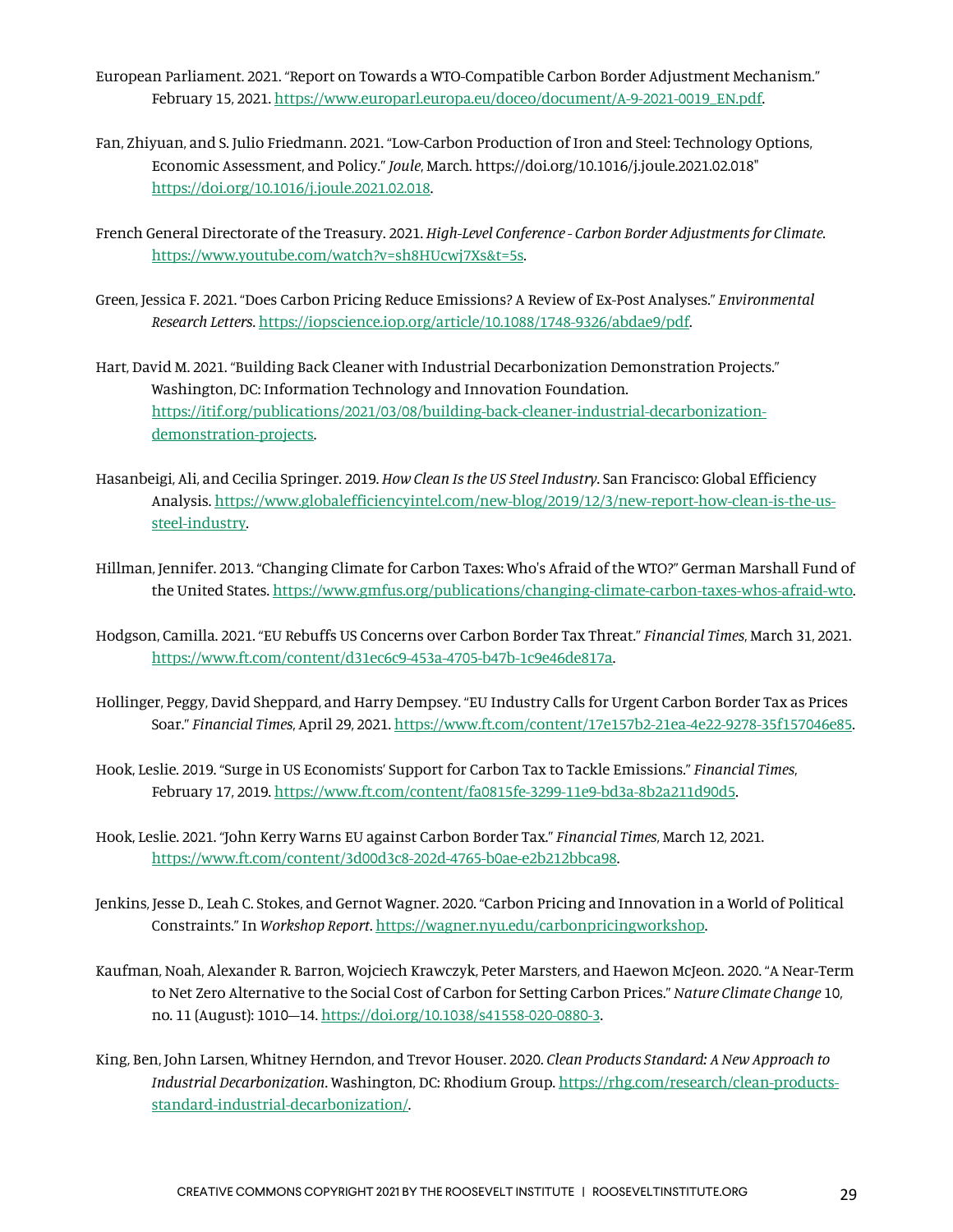- Levinson, Marc. *The Box: How the Shipping Container Made the World Smaller and the World Economy Bigger - Second Edition with a New Chapter by the Author*. Princeton, NJ: Princeton University Press.
- Li, Yina, Yang Tong, Fei Ye, and Jiajia Song. 2020. "The Choice of the Government Green Subsidy Scheme: Innovation Subsidy vs. Product Subsidy." *International Journal of Production Research* 58, no. 16 (February): 4932–46. https://www.tandfonline.com/doi/abs/10.1080/00207543.2020.1730466?journalCode=tprs20.
- Maeder, James. "Forged Steel Fluid End Blocks from Italy." Investigation. Washington, DC: US Department of Commerce, International Trade Administration, December 7, 2020. https://enforcement.trade.gov/frn/summary/italy/2020-27336-1.pdf.
- Markusen, James R. 1975. "International Externalities and Optimal Tax Structures." *Journal of International Economics* 5, no.1 (February): 15–29. https://doi.org/10.1016/0022-1996(75)90025- 2.https://www.sciencedirect.com/science/article/abs/pii/0022199675900252.
- Mehta, Aaron. 2021. "Climate Change Is Now a National Security Priority for the Pentagon." *Defense News*, January 27, 2021. https://www.defensenews.com/pentagon/2021/01/27/climate-change-is-now-a-nationalsecurity-priority-for-the-pentagon/.
- Mertens, Daniel, Matthias Thiemann, and Peter Volberding. 2021. *The Reinvention of Development Banking in the European Union: Industrial Policy in the Single Market and the Emergence of a Field*. Oxford, UK: Oxford University Press.
- Meyer, Timothy, and Todd N. Tucker. 2021. "A Pragmatic Approach to Carbon Border Measures." Working Paper. New York: SSRN, June 2, 2021. https://papers.ssrn.com/sol3/papers.cfm?abstract\_id=3858743.

Mildenberger, Matto. 2020. *Carbon Captured: How Business and Labor Control Climate Politics*. Boston: MIT Press.

Musselli, Irene. 2017. *Agriculture, Price Stabilisation and Trade Rules: A Principled Approach*. BRILL.

- Myers, Meghann. 2020. "DoD Spends Millions on Protecting Bases from Climate Change but Fails to Track Program Impact, Report Says." *Defense News*, December 22, 2020. https://www.defensenews.com/news/your-military/2020/12/22/dod-spends-millions-on-protectingbases-from-climate-change-but-fails-to-track-program-impact-report-says/.
- Natter, Ari, Jennifer Dlouhy, and David Westin. 2021. "Biden Exploring Border Adjustment Tax to Fight Climate Change." *Bloomberg*, April 23, 2021. https://www.bloomberg.com/news/articles/2021-04-23/bidenexploring-border-adjustment-tax-to-fight-climate-change.
- Nordhaus, William. 2020. "The Climate Club." *Foreign Affairs,* May 29, 2020. https://www.foreignaffairs.com/articles/united-states/2020-04-10/climate-club*.*
- Peterson, Russell. 1978. "The Role of Demonstrations in Federal R&D Policy." PB-284387. Washington, DC: Office of Technology Assessment.